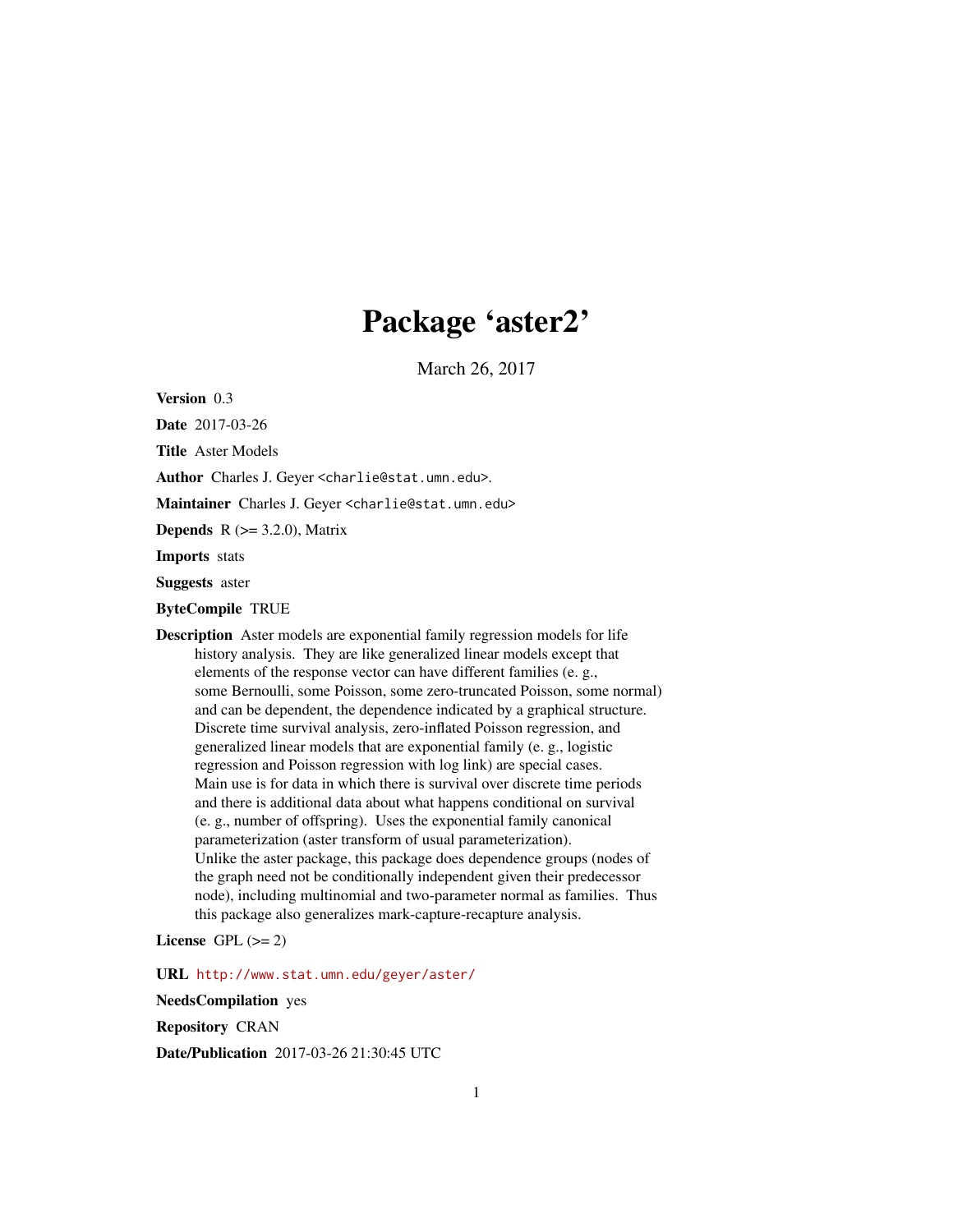## <span id="page-1-0"></span>R topics documented:

|  |  |  | 23 |
|--|--|--|----|

aster2-package *Aster Models*

#### **Description**

Aster models are exponential family graphical models that combine aspects of generalized linear models and survival analysis.

This package is still under development, only about half finished. However, it does do maximum likelihood for unconditional aster models with dependence groups, which the old package aster does not.

The main differences between this package and the old package are as follows.

- 1. The old package had triple indices for model matrices. The first index ran over individuals, the second index over nodes of the graph for an individual, and the third index over regression coefficients. Consequently the model matrix was represented (sometimes, but not consistently) as a three-dimensional array rather than a matrix, which was very confusing, even to the package author. This package ignores individuals, one index runs over all nodes of the combined graph for all individuals. Thus model matrices are always matrices.
- 2. The old package did not implement dependence groups, although they were described in Geyer, Wagenius and Shaw (2007). This package does. Consequently, this package requires a data frame, a vector pred that indicates predecessors, a vector group that indicates individuals in the same dependence group, and a vector fam that indicates families to specify a saturated aster model (the old package required only the data frame, pred, and fam). To facilitate the old style model specification, there is a new function [asterdata](#page-3-1) that constructs objects of class "asterdata" given an old style data frame, pred, and fam. All other functions of the package take objects of class "asterdata" as model specifications.
- 3. The function [predict.aster](#page-0-0) in the old package did some parameter transformations, but not all, and the returned value, when a list, had a component gradient, that was undocumented but useful in applying the delta method. The functions [transformSaturated](#page-19-1), [transformConditional](#page-19-1), and [transformUnconditional](#page-19-1) in this package transform between any of the following parameter vectors: the conditional canonical parameter  $\theta$ , the unconditional canonical parameter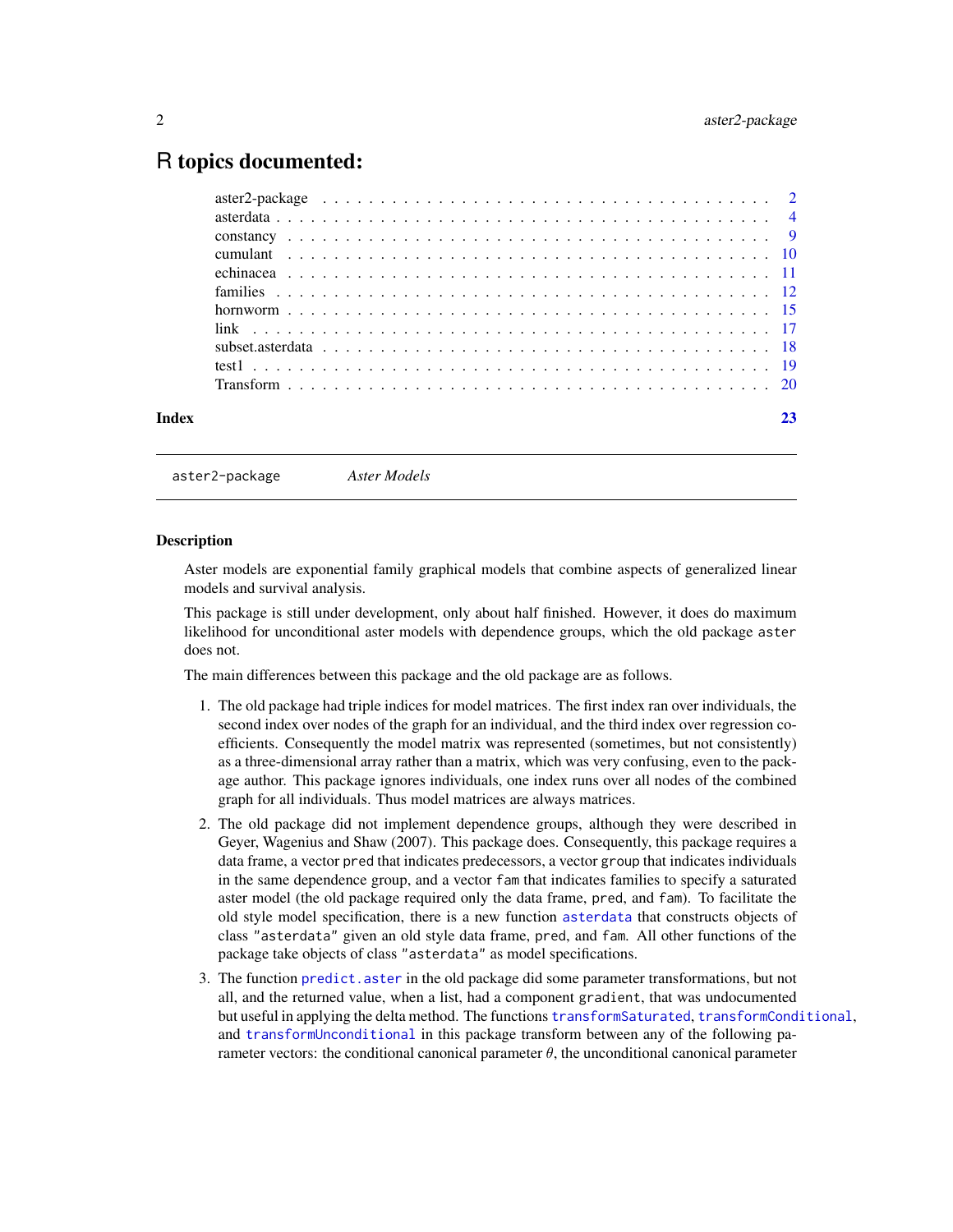#### <span id="page-2-0"></span>aster2-package 3

 $\varphi$ , the conditional mean value parameter  $\xi$ , the unconditional mean value parameter  $\mu$ , the canonical affine submodel canonical parameter  $\beta$ , and (unconditional aster models only) the canonical affine submodel mean value parameter  $\tau$  (this last parameter is new, not discussed in the cited papers below, it is  $\tau = M^T \mu$ , where M is the model matrix). The change of parameter from  $\tau$  to  $\beta$  is equivalent to maximum likelihood estimation for an unconditional aster model when the value  $\tau = M^T y$  is used, where y is the response vector. All of these transformation functions also compute derivatives, if requested. See examples.

## Bugs

Functions analogous to aster, anova, and predict in the old package are missing, thus model fitting, hypothesis tests, and confidence intervals are more cumbersome. In fact, since there is no function to calculate log likelihoods (like mlogl in the old package), there is no way to do likelihood ratio tests (but Rao or Wald tests could be done, for unconditional aster models, since the derivative of the log likelihood is observed minus expected  $M^T(y - \mu)$ .

#### References

Geyer, C. J., Wagenius, S., and Shaw, R. G. (2007) Aster Models for Life History Analysis. *Biometrika* 94 415–426.

Shaw, R. G., Geyer, C. J., Wagenius, S., Hangelbroek, H. H. and Etterson, J. R. (2008) Unifying Life History Analyses for Inference of Fitness and Population Growth. *American Naturalist*, 172, E35–E47.

#### See Also

[asterdata](#page-3-1), [transformSaturated](#page-19-1), [families](#page-11-1)

#### Examples

```
## Not run: # perfectly good example but takes longer to run than CRAN allows
data(echinacea)
#### estimate MLE (simpler model than in Biometrika paper cited, not as good)
hdct <- as.numeric(grepl("hdct", as.character(echinacea$redata$varb)))
modmat \leq model.matrix(resp \sim varb + nsloc + ewloc + pop \star hdct - pop,
    data = echinacea$redata)
tau.hat <- as.numeric(t(modmat) %*% echinacea$redata$resp)
beta.hat <- transformUnconditional(tau.hat, modmat, echinacea,
    from = "tau", to = "beta")
inverse.fisher <- jacobian(tau.hat, echinacea, transform = "unconditional",
    from = "tau", to = "beta", modmat = modmat)#### now have MLE (beta.hat) and pseudo-inverse of Fisher information
#### (inverse.fisher), pseudo-inverse because modmat is not full rank
foo <- cbind(beta.hat, sqrt(diag(inverse.fisher)))
foo \le cbind(foo, foo[, 1]/foo[, 2])
foo \le - cbind(foo, 2 * pnorm(- abs(foo[, 3])))
dimnames(foo) <- list(colnames(modmat),
    c("Estimate", "Std. Error", "z value", "Pr(>|z|)"))printCoefmat(foo)
#### coefficients constrained to be zero because parameterization is not
#### identifiable have estimate zero and std. error zero (and rest NA)
```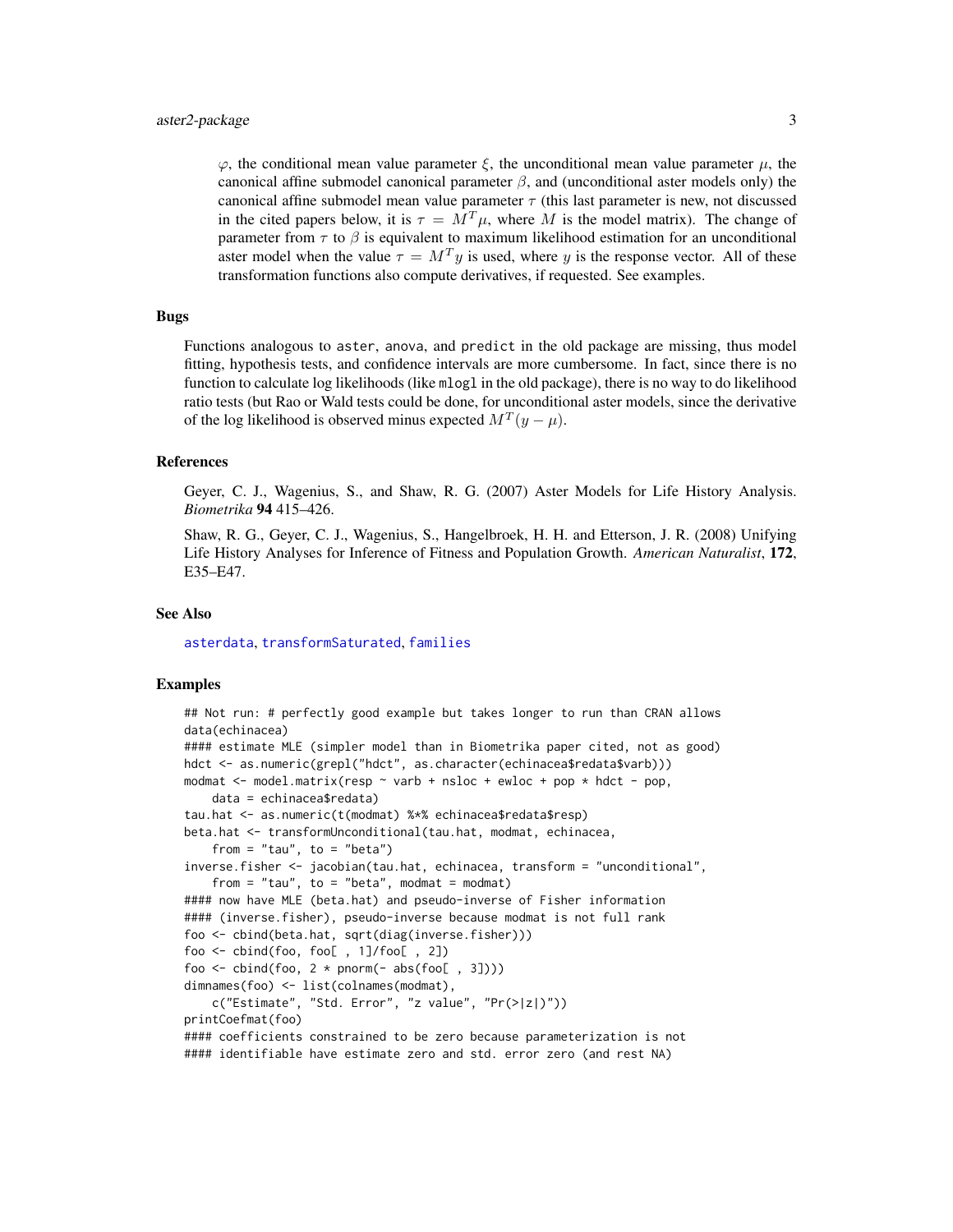```
#### estimate fitness in populations
#### generate new data with one individual in each pop at location (0, 0)
pop.names <- levels(echinacea$redata$pop)
pop.idx <- match(pop.names, as.character(echinacea$redata$pop))
pop.id <- echinacea$redata$id[pop.idx]
newdata <- subset(echinacea, echinacea$redata$id %in% pop.id)
newdata$redata[ , "nsloc"] <- 0
newdata$redata[ , "ewloc"] <- 0
hdct <- as.integer(grepl("hdct", as.character(newdata$redata$varb)))
#### modmat for new data
newmodmat \leq model.matrix(resp \sim varb + nsloc + ewloc + pop \star hdct - pop,
    data = newdata$redata)
#### matrix that when multiplied mean value parameter vector gives fitness
#### in each pop
amat <- matrix(NA, nrow = length(pop.id), ncol = nrow(newmodmat))
for (i in 1:nrow(amat))
    amat[i, ] <- as.numeric(grepl(paste("^", pop.id[i], ".hdct", sep = ""),
        rownames(newmodmat)))
#### transform to expected fitness parameters
efit <- transformUnconditional(beta.hat, newmodmat, newdata,
    from = "beta", to = "mu")
efit <- as.numeric(amat %*% efit)
#### jacobian matrix of this transformation
jack <- jacobian(beta.hat, newdata, transform = "unconditional",
    from = "beta", to = "mu", modmat = newmodmat)#### delta method standard errors
sefit <- sqrt(diag(amat %*% jack %*% inverse.fisher %*% t(jack) %*% t(amat)))
foo <- cbind(efit, sefit)
dimnames(foo) <- list(pop.names, c("Est. fitness", "Std. Error"))
print(foo)
## End(Not run)
```
<span id="page-3-1"></span>asterdata *Object Describing Saturated Aster Model*

## <span id="page-3-2"></span>Description

Functions to construct and test conformance to the contract for objects of class "asterdata". All other functions in this package take model descriptions of this form.

#### Usage

```
asterdata(data, vars, pred, group, code, families, delta,
  response.name = "resp", varb.name = "varb",
  tolerance = 8 *. Machine$double.eps)
validasterdata(object, tolerance = 8 *. Machine$double.eps)
is.validasterdata(object, tolerance = 8 * .Machine$double.eps)
```
<span id="page-3-0"></span>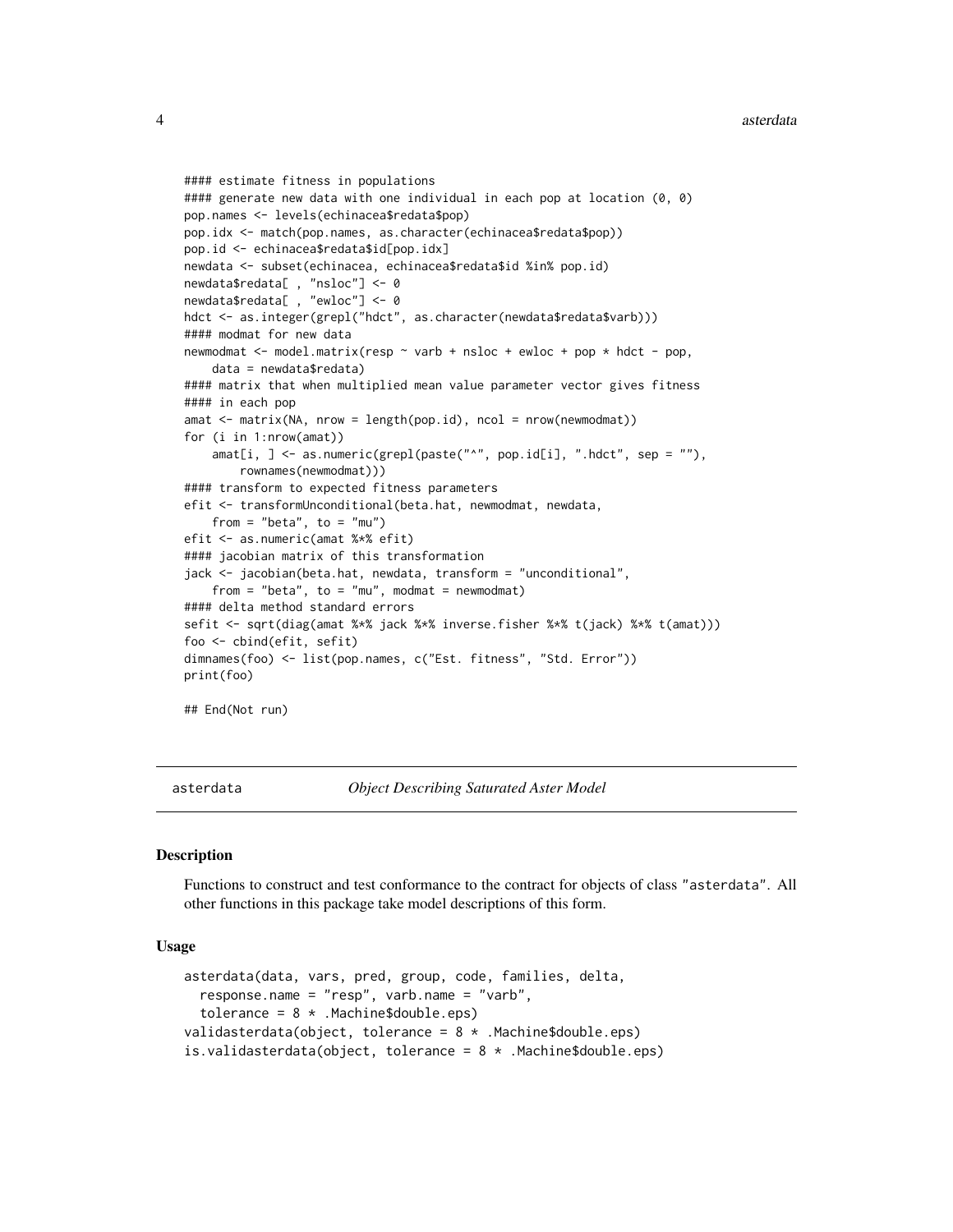#### <span id="page-4-0"></span>asterdata 5 and 5 and 5 and 5 and 5 and 5 and 5 and 5 and 5 and 5 and 5 and 5 and 5 and 5 and 5 and 5 and 5 and 5 and 5 and 5 and 5 and 5 and 5 and 5 and 5 and 5 and 5 and 5 and 5 and 5 and 5 and 5 and 5 and 5 and 5 and 5

## Arguments

| data     | a data frame containing response and predictor variables for the aster model.                                                                                                                                                                                                                                                                                                                                                                                                                                                                                                                                                                                                                                                                                                                                                                                                                                                                                                                                                                                                                                                                                                                                                                                                                                                                                                                      |
|----------|----------------------------------------------------------------------------------------------------------------------------------------------------------------------------------------------------------------------------------------------------------------------------------------------------------------------------------------------------------------------------------------------------------------------------------------------------------------------------------------------------------------------------------------------------------------------------------------------------------------------------------------------------------------------------------------------------------------------------------------------------------------------------------------------------------------------------------------------------------------------------------------------------------------------------------------------------------------------------------------------------------------------------------------------------------------------------------------------------------------------------------------------------------------------------------------------------------------------------------------------------------------------------------------------------------------------------------------------------------------------------------------------------|
| vars     | a character vector containing names of variables in the data frame data that are<br>components of the response vector of the aster model.                                                                                                                                                                                                                                                                                                                                                                                                                                                                                                                                                                                                                                                                                                                                                                                                                                                                                                                                                                                                                                                                                                                                                                                                                                                          |
| pred     | an integer vector satisfying length( $pred$ ) == length( $vars$ ) specifying the<br>arrows of the subgraph of the aster model corresponding to a single individual.<br>Must be nonnegative and satisfy all (pred $\le$ seq(along = pred)). A zero<br>value of pred[j] indicates the predecessor of node j is an initial node (formerly<br>called root node) of the subgraph. A nonzero value of pred[j] indicates the<br>predecessor of node j is node pred[j]. In either case there is an arrow in the<br>subgraph from predecessor node to successor node.                                                                                                                                                                                                                                                                                                                                                                                                                                                                                                                                                                                                                                                                                                                                                                                                                                       |
| group    | an integer vector satisfying length(group) == length(vars) specifying the<br>lines of the subgraph of the aster model corresponding to a single individual,<br>which in turn specify the dependence groups. Must be nonnegative and satisfy<br>$all(group < seq(along = group))$ . Nonzero elements of group indicate<br>nodes of the subgraph that are connected by a line and hence are in the same<br>dependence group: nodes j and group[j] are connected by a line. Since nodes<br>in the same dependence group must have the same predecessor, this requires<br>$pred[group[j]] == pred[j].$ Since nodes in the same dependence group<br>must be in the same family, this requires $code[group[j]] == code[j]$ . It also<br>requires that the dimension of the family specified by code[j] be the same as<br>the number of nodes in the dependence group. Zero elements of group indicate<br>nothing about dependence groups.<br>The lines indicate a transitive relation. If there is a line from node j1 to node j2<br>and a line from node j2 to node j3 then there is also a line from node j1 to node<br>j3, but this line need not be specified by the group vector, and indeed cannot.<br>If there is a dependence group with $d$ nodes, then there are choose $(d, 2)$ lines<br>connecting these nodes, but the group vector can only specify $d - 1$ lines which<br>imply the rest. |
|          | For example, if nodes j1, j2, j3, and j4 are to make up a four-dimensional<br>dependence group and $j1 \leq j2$ , $j2 \leq j3$ , and $j3 \leq j4$ , we must have<br>$group[j1] == 0, group[j2] == j1, group[j3] == j2, and group[j4] == j3.$<br>This is forced by the requirement all $(group < seq(along = group)$ .                                                                                                                                                                                                                                                                                                                                                                                                                                                                                                                                                                                                                                                                                                                                                                                                                                                                                                                                                                                                                                                                              |
| code     | an integer vector satisfying length(code) == length(vars) specifying the<br>families corresponding to the dependence groups. This requires                                                                                                                                                                                                                                                                                                                                                                                                                                                                                                                                                                                                                                                                                                                                                                                                                                                                                                                                                                                                                                                                                                                                                                                                                                                         |
|          | $all(code %in% seq(along = families)$                                                                                                                                                                                                                                                                                                                                                                                                                                                                                                                                                                                                                                                                                                                                                                                                                                                                                                                                                                                                                                                                                                                                                                                                                                                                                                                                                              |
|          | Node j is in a dependence group with family described by families [code[j]].<br>Note that $group[j] == k$ requires $family == families[k]$ when<br>$k := 0.$                                                                                                                                                                                                                                                                                                                                                                                                                                                                                                                                                                                                                                                                                                                                                                                                                                                                                                                                                                                                                                                                                                                                                                                                                                       |
| families | a list of family specifications (see families). Specifications of families not<br>having hyperparameters may be abbreviated as character strings, for example,<br>"binomial" rather than fam.binomial().                                                                                                                                                                                                                                                                                                                                                                                                                                                                                                                                                                                                                                                                                                                                                                                                                                                                                                                                                                                                                                                                                                                                                                                           |
| delta    | a numeric vector satisfying length(delta) == length(vars) specifying the<br>degeneracies of the aster model for a single individual. The model specified<br>is the limit as $s \to \infty$ of nondegenerate models having conditional canonical                                                                                                                                                                                                                                                                                                                                                                                                                                                                                                                                                                                                                                                                                                                                                                                                                                                                                                                                                                                                                                                                                                                                                    |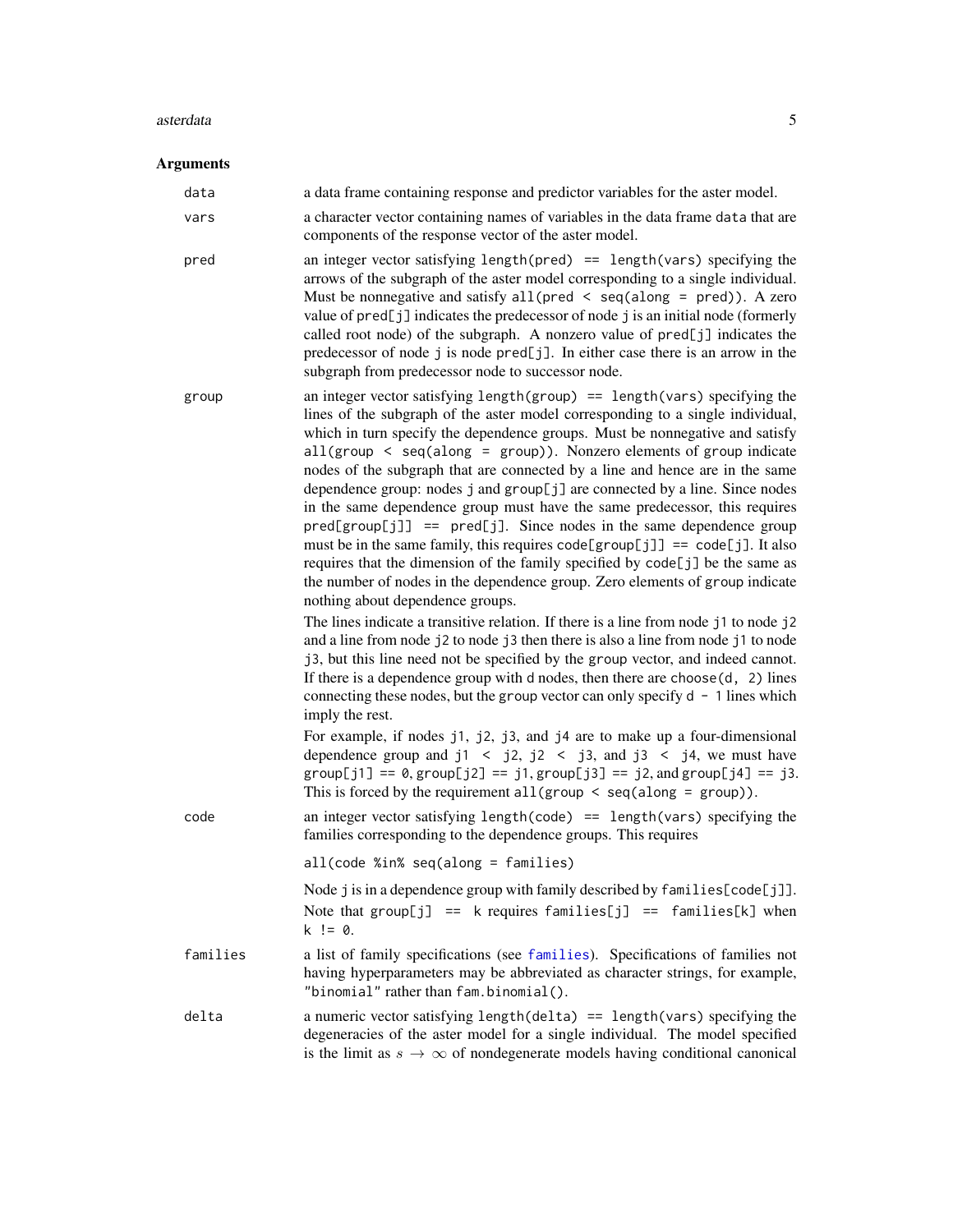<span id="page-5-0"></span>

|               | parameter vector $\theta + s\delta$ (note that the conditional canonical parameter vector is<br>always used here, regardless of whether conditional or unconditional canonical<br>affine submodels are to be used). May be missing (and usually is) in which case<br>$\delta = 0$ is implied, meaning the limit is trivial (same as not taking a limit). |
|---------------|----------------------------------------------------------------------------------------------------------------------------------------------------------------------------------------------------------------------------------------------------------------------------------------------------------------------------------------------------------|
| response.name | a character string giving the name of the response vector.                                                                                                                                                                                                                                                                                               |
| varb.name     | a character string giving the name of the factor covariate that says which of<br>the variables in the data frame data correspond to which components of the<br>response vector.                                                                                                                                                                          |
| tolerance     | numeric $\geq 0$ . Relative errors smaller than tolerance are not considered in<br>checking validity of normal location-scale data.                                                                                                                                                                                                                      |
| object        | an object of class "asterdata". The function validasterdata always returns<br>TRUE or throws an error with an informative message. The function is validasterdata<br>never throws an error unless object has the wrong class, returning TRUE or<br>FALSE according to whether object does or does not conform to the contract<br>for class "asterdata".  |

#### Details

Response variables in dependence groups are taken to be in the order they appear in the response vector. The first to appear in the response vector is the first canonical statistic for the dependence group distribution, the second to appear the second canonical statistic, and so forth. The number of response variables in the dependence group must match the dimension of the dependence group distribution.

This function only handles the usual case where the subgraph for every individual is isomorphic to subgraph for every other individual and all initial nodes (formerly called root nodes) correspond to the constant one. Each row of data is the data for one individual. The vectors vars, pred, group, code, and delta (if not missing) describe the subgraph for one individual (which is the same for all individuals).

In other cases for which this function does not have the flexibility to construct the appropriate object of class "asterdata", such an object will have to be constructed "by hand" using R statements not involving this function or modifying an object produced by this function. See the following section for description of such objects. The functions validasterdata and is.validasterdata can be used to check whether objects constructed "by hand" have been constructed correctly.

#### Value

an object of class "asterdata" is a list containing the following components

redata a data frame having nrow(data) \* length(vars) rows and containing variables having names in setdiff(names(data), vars) and also the names "id", response.name, and varb.name. Produced from data using the [reshape](#page-0-0) function. Each variable in setdiff(names(data), vars) is repeated length(vars) times. The variable named response.name is the concatenation of the variables in data with names in vars. The variable named varb.name is a factor having levels vars that says which of the variables in the data frame data correspond to which components of the response vector. The variable named "id" is an integer vector that says which of the individuals (which rows of data) correspond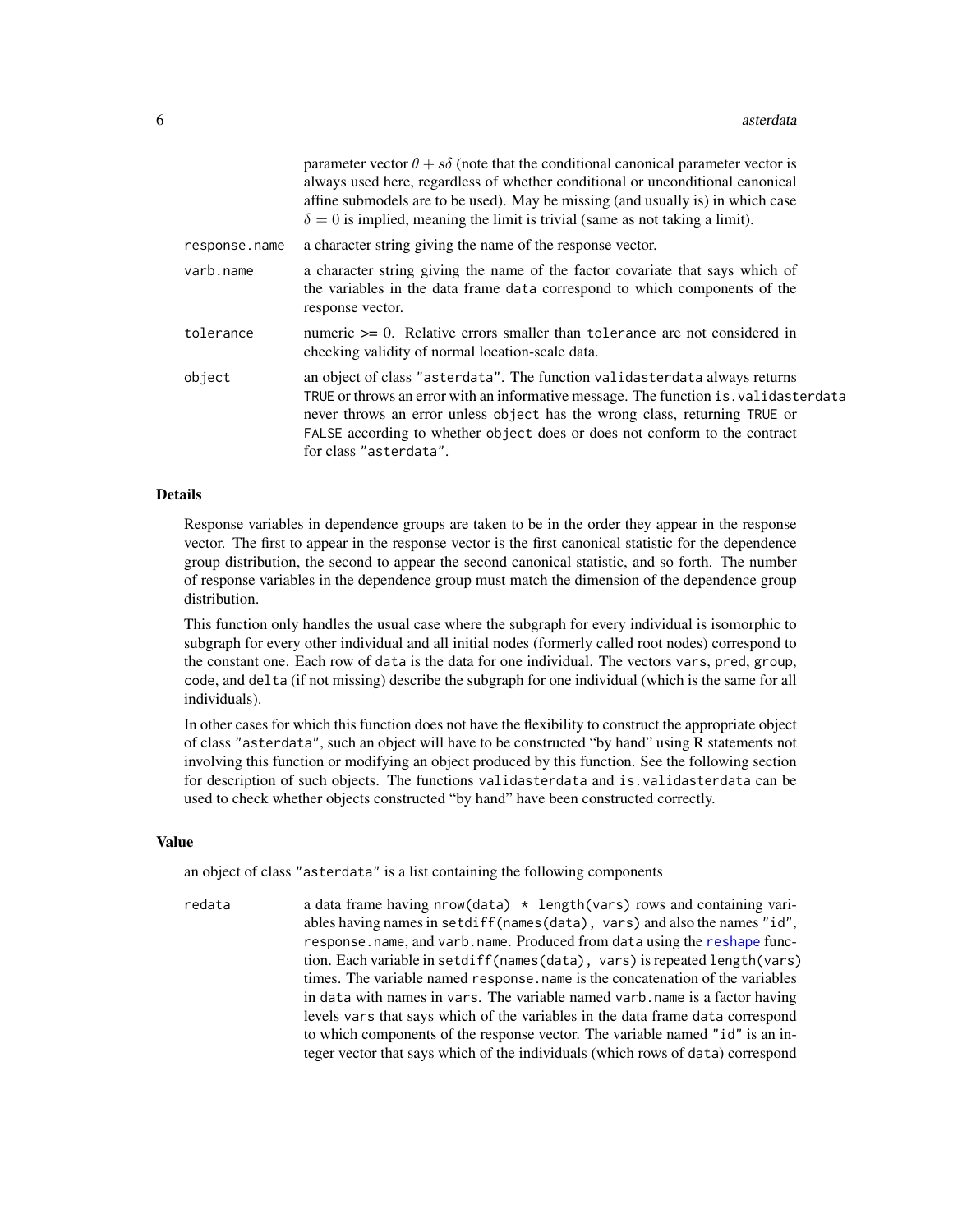|         | to which rows of redata. Not all objects of class "asterdata" need have an id<br>variable, although all those constructed by this function do.                                                                                                                                                                                                                                                                                                                                                                                                                                                                                                                                                                                                                                                                                                               |
|---------|--------------------------------------------------------------------------------------------------------------------------------------------------------------------------------------------------------------------------------------------------------------------------------------------------------------------------------------------------------------------------------------------------------------------------------------------------------------------------------------------------------------------------------------------------------------------------------------------------------------------------------------------------------------------------------------------------------------------------------------------------------------------------------------------------------------------------------------------------------------|
| repred  | an integer vector satisfying length (repred) == $nrow(redata)$ specifying the<br>arrows of the graph of the aster model for all individuals. Must be nonnegative<br>and satisfy all (repred < seq(along = repred)). A zero value of repred[j]<br>indicates the predecessor of node j is an initial node (formerly called root node)<br>of the graph. A nonzero value of repred[j] indicates the predecessor of node<br>j is node repred[j]. In either case there is an arrow in the graph from prede-<br>cessor node to successor node.                                                                                                                                                                                                                                                                                                                      |
|         | Note that repred is determined by pred but is quite different from it. Firstly, the<br>lengths differ. Secondly, repred is not just a repetition of pred. The numbers<br>in pred, if nonzero, are indices for the vector vars whereas the numbers in<br>repred, if nonzero, are row indices for the data frame redata.                                                                                                                                                                                                                                                                                                                                                                                                                                                                                                                                       |
| initial | a numeric vector specifying constants associated with initial nodes (formerly<br>called root nodes) of the graphical model for all individuals. If repred[j] == $\theta$<br>then the predecessor of node j is an initial node associated with the constant<br>initial[j], which must be a positive integer unless the family associated with<br>the arrow from this initial node to node j is infinitely divisible (the only such<br>family currently implemented being Poisson), in which case initial[j] must<br>be a strictly positive and finite real number. If repred[j] $!= 0$ , then initial[j]<br>is ignored and may be any numeric value, including NA or NaN. This function<br>always makes initial equal to rep(1, nrow(redata)) but the more gen-<br>eral description above is valid for objects of class "asterdata" constructed "by<br>hand". |
| regroup | an integer vector satisfying length (regroup) == $nrow(redata)$ specifying<br>the lines of the graph of the aster model for all individuals, which in turn specify<br>the dependence groups. Must be nonnegative and satisfy all ( $regroup < seq(along = regroup)$ ).<br>Nonzero elements of regroup indicate nodes of the graph that are connected by<br>a line and hence are in the same dependence group: nodes j and regroup[j] are<br>connected by a line. Since nodes in the same dependence group must have the<br>same predecessor, this requires repred[regroup[j]] == repred[j]. Since<br>nodes in the same dependence group must be in the same family, this requires<br>$recode[regroup[j]] == recode[j].$                                                                                                                                      |
|         | It also requires that the dimension of the family specified by recode[j] be<br>the same as the number of nodes in the dependence group. Zero elements of<br>regroup indicate nothing about dependence groups.                                                                                                                                                                                                                                                                                                                                                                                                                                                                                                                                                                                                                                                |
|         | The lines indicate a transitive relation. If there is a line from node j1 to node j2<br>and a line from node j2 to node j3 then there is also a line from node j1 to node<br>j3, but this line need not be specified by the group vector, and indeed cannot.<br>If there is a dependence group with d nodes, then there are $choose(d, 2)$ lines<br>connecting these nodes, but the group vector can only specify $d - 1$ lines which<br>imply the rest.                                                                                                                                                                                                                                                                                                                                                                                                     |
|         | For example, if nodes j1, j2, j3, and j4 are to make up a four-dimensional<br>dependence group and $j1 \leq j2$ , $j2 \leq j3$ , and $j3 \leq j4$ , we must have<br>$regroup[j1] == 0, regroup[j2] == j1, regroup[j3] == j2, and regroup[j4] == j3.$<br>This is forced by the requirement all (regroup $\le$ seq(along = regroup)).                                                                                                                                                                                                                                                                                                                                                                                                                                                                                                                          |

Note that regroup is determined by group but is quite different from it. Firstly,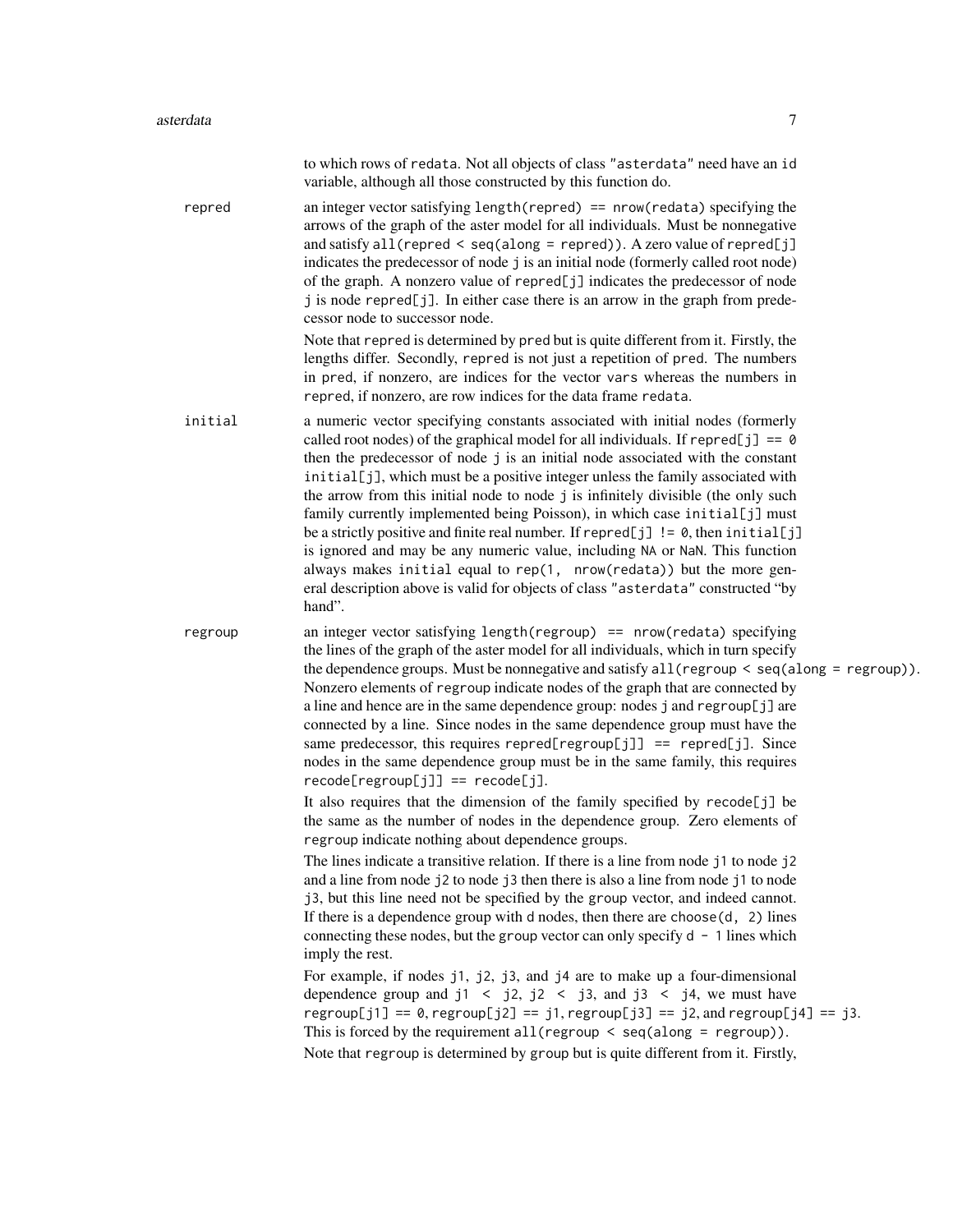<span id="page-7-0"></span>

| recode        | the lengths differ. Secondly, regroup is not just a repetition of group. The num-<br>bers in group, if nonzero, are indices for the vector vars whereas the numbers<br>in regroup, if nonzero, are row indices for the data frame redata.<br>an integer vector satisfying length (recode) == $nrow(redata)$ specifying the                                                                                                                                                                                                                                                                                                                                                                                                                                                                                                                                                |
|---------------|---------------------------------------------------------------------------------------------------------------------------------------------------------------------------------------------------------------------------------------------------------------------------------------------------------------------------------------------------------------------------------------------------------------------------------------------------------------------------------------------------------------------------------------------------------------------------------------------------------------------------------------------------------------------------------------------------------------------------------------------------------------------------------------------------------------------------------------------------------------------------|
|               | families corresponding to the dependence groups. This requires                                                                                                                                                                                                                                                                                                                                                                                                                                                                                                                                                                                                                                                                                                                                                                                                            |
|               | $all(recode %in% seq(along = families)$                                                                                                                                                                                                                                                                                                                                                                                                                                                                                                                                                                                                                                                                                                                                                                                                                                   |
|               | Node j is in a dependence group with family described by families [recode[j]].<br>Note that $\text{regroup}[j] == k \text{ requires } \text{recode}[j] == \text{recode}[k]$ when $\text{regroup}[j] := \emptyset$ .<br>Also note that recode is determined by code but is different from it. Firstly, the<br>lengths differ. Secondly, recode need not be just a repetition of code. This<br>function always makes recode equal to rep(code, each = nrow(redata))<br>but the more general description above is valid for objects of class "asterdata"<br>constructed "by hand".                                                                                                                                                                                                                                                                                           |
| families      | a copy of the argument of the same name of this function except that any char-<br>acter string abbreviations are converted to objects of class "astfam".                                                                                                                                                                                                                                                                                                                                                                                                                                                                                                                                                                                                                                                                                                                  |
| redelta       | a numeric vector satisfying length (redelta) == $nrow(redata)$ specifying<br>the degeneracies of the aster model for all individuals. If not the zero vector,<br>the degenerate model specified is the limit as $s \to \infty$ of nondegenerate models<br>having conditional canonical parameter vector $\theta + s\delta$ (note that the conditional<br>canonical parameter vector is always used here, regardless of whether condi-<br>tional or unconditional canonical affine submodels are to be used).<br>Note that redelta is determined by delta but is different from it. Firstly, the<br>lengths differ. Secondly, redelta need not be just a repetition of delta. This<br>function always makes redelta equal to rep(delta, each = nrow(redata))<br>but the more general description above is valid for objects of class "asterdata"<br>constructed "by hand". |
| response.name | a character string giving the name of the response variable in redata. For this<br>function, a copy of the argument response.name.                                                                                                                                                                                                                                                                                                                                                                                                                                                                                                                                                                                                                                                                                                                                        |
| varb.name     | a character string giving the name of the "varb" variable in redata. For this<br>function, a copy of the argument varb.name.                                                                                                                                                                                                                                                                                                                                                                                                                                                                                                                                                                                                                                                                                                                                              |
|               | $\mathcal{L} = \mathcal{L} = \mathcal{L} = \mathcal{L} = \mathcal{L} = \mathcal{L} = \mathcal{L} = \mathcal{L} = \mathcal{L} = \mathcal{L} = \mathcal{L} = \mathcal{L} = \mathcal{L} = \mathcal{L} = \mathcal{L} = \mathcal{L} = \mathcal{L} = \mathcal{L} = \mathcal{L} = \mathcal{L} = \mathcal{L} = \mathcal{L} = \mathcal{L} = \mathcal{L} = \mathcal{L} = \mathcal{L} = \mathcal{L} = \mathcal{L} = \mathcal{L} = \mathcal{L} = \mathcal{L} = \mathcal$                                                                                                                                                                                                                                                                                                                                                                                                              |

In addition an object of class "asterdata" may contain (and those constructed by this function do contain) components pred, group, and code, which are copies of the arguments of the same names of this function. Objects of class "asterdata" not constructed by this function need not contain these additional components, since they may make no sense if the graph for all individuals is not the repetition of isomorphic subgraphs, one for each individual.

#### See Also

[families](#page-11-1) and [subset.asterdata](#page-17-1)

## Examples

```
data(test1)
fred \leq asterdata(test1, vars = c("m1", "n1", "n2"), pred = c(0, 1, 1),
   group = c(0, 0, 2), code = c(1, 2, 2),families = list("bernoulli", "normal.location.scale"))
is.validasterdata(fred)
```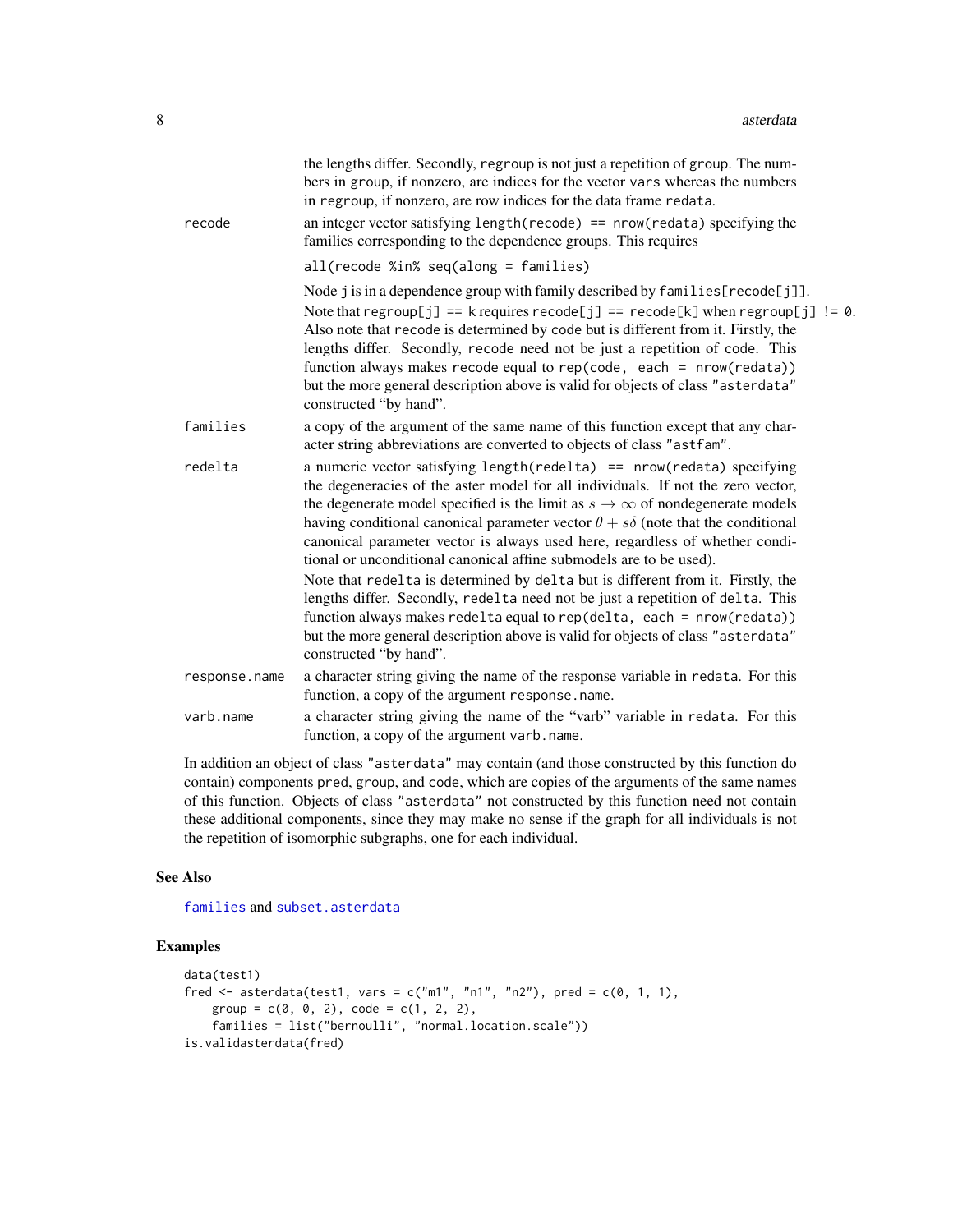<span id="page-8-0"></span>

## **Description**

Produce basis for constancy space of an aster model. Test whether the difference of two canonical parameter vectors is in the constancy space (so the two parameter vectors correspond to the same probability model).

#### Usage

```
constancy(data, parm.type = c("theta", "phi"))
is.same(parm1, parm2, data, parm.type = c("theta", "phi"),
    tolerance = sqrt(.Machine$double.eps))
```
#### Arguments

| data      | an object of class "asterdata" produced by asterdata or "by hand" such that<br>is. validasterdata(data) returns TRUE. The specification of the aster model. |
|-----------|-------------------------------------------------------------------------------------------------------------------------------------------------------------|
| parm.type | the parametrization for which the constancy space is wanted.                                                                                                |
| parm1     | a parameter vector of the type specified by parm, type for the saturated aster<br>model specified by data.                                                  |
| parm2     | another parameter vector of the type specified by parm, type for the saturated<br>aster model specified by data.                                            |
| tolerance | numeric $\geq 0$ . Relative errors smaller than to level and considered in the<br>comparison.                                                               |

#### Details

There is no need for functions to test whether different mean value parameters ( $\xi$  or  $\mu$ ) correspond to the same probability distribution because these parametrizations are identifiable (different valid parameter vectors correspond to different probability distributions).

## Value

for is.same a logical value; for constancy a matrix whose rows constitute a basis for the constancy space. This means that if  $\delta$  is a linear combination of rows of this matrix then for all real s the distributions having parameter vectors  $\psi$  and  $\psi + s\delta$  are the same, where  $\psi = \theta$  or  $\psi = \varphi$  depending on whether parm. type = "theta" or parm. type = "phi". Conversely, if  $\psi_1$  and  $\psi_2$  are valid parameter vectors of the same type, then they correspond to the same probability distribution only if  $\psi_1 - \psi_2$  is a linear combination of rows of this matrix.

#### See Also

[asterdata](#page-3-1)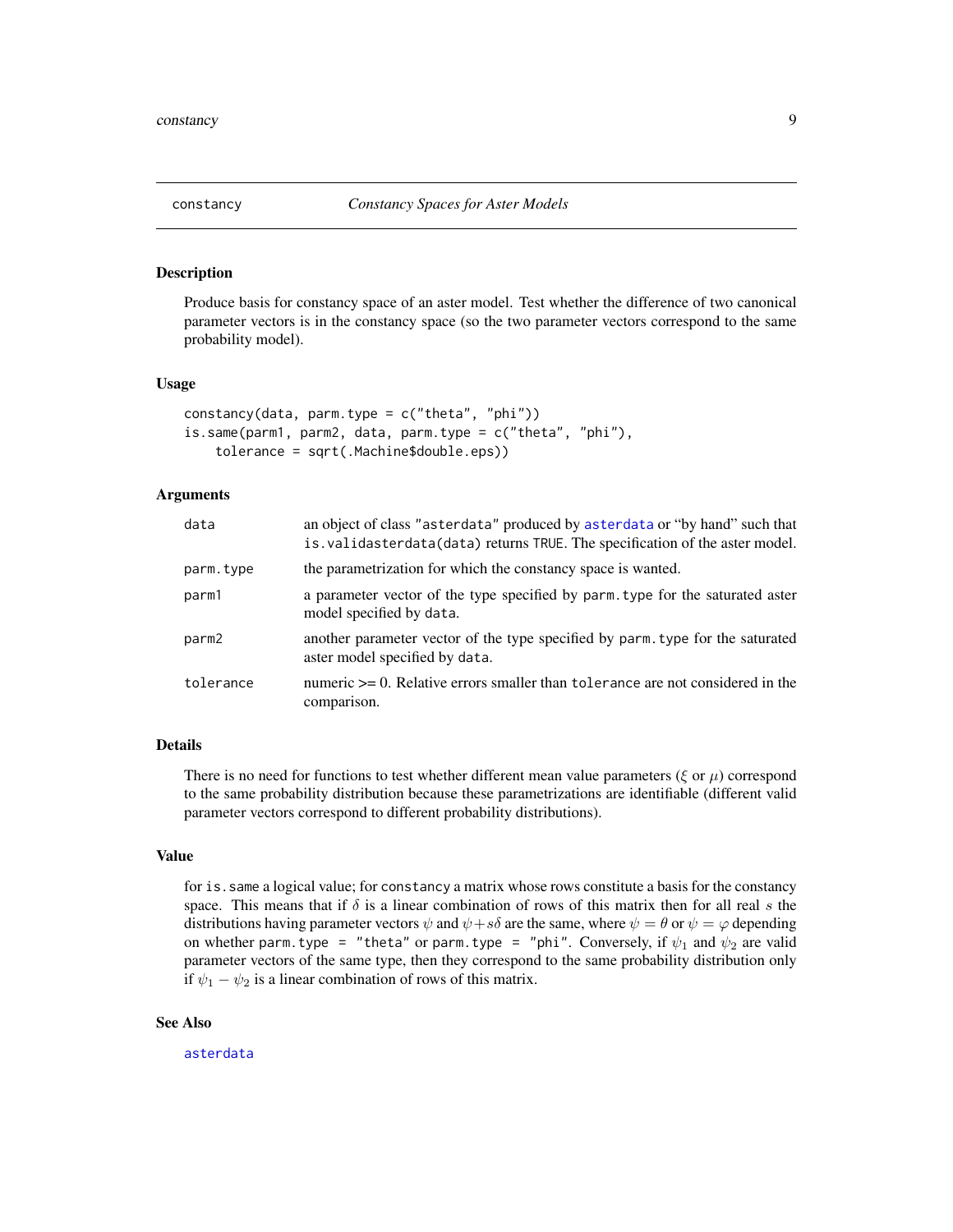## Examples

```
data(test1)
fred <- asterdata(test1,
    vars = c("m1", "m2", "m3", "n1", "n2", "b1", "p1", "z1"),
    pred = c(0, 0, 0, 1, 1, 2, 3, 6), group = c(0, 1, 2, 0, 4, 0, 0, 0),
   code = c(1, 1, 1, 2, 2, 3, 4, 5),families = list(fam.multinomial(3), "normal.location.scale",
    "bernoulli", "poisson", "zero.truncated.poisson"))
cmat <- constancy(fred, parm.type = "phi")
```
<span id="page-9-1"></span>

```
cumulant Cumulant Functions for Aster Models
```
## Description

Calculate cumulant function and up to three derivatives for families known to the package.

## Usage

 $cumulant$ (theta, fam, deriv = 0, delta)

## Arguments

| theta | canonical parameter value.                                                                                                                                                                                                                                                                                             |
|-------|------------------------------------------------------------------------------------------------------------------------------------------------------------------------------------------------------------------------------------------------------------------------------------------------------------------------|
| fam   | an object of class "astfam" produced by one of the family functions (see families)<br>specifying the exponential family.                                                                                                                                                                                               |
| deriv | the number of derivatives wanted. Must be nonnegative integer less than or equal<br>to three.                                                                                                                                                                                                                          |
| delta | direction in which limit is taken. Cumulant function is for family that is limit<br>of family specified, limit being for distributions with parameter $\theta + s\delta$ , the limit<br>being as $s \to \infty$ . May be missing, in which case $\delta = 0$ is assumed, which is the<br>same as no limit being taken. |

## Value

a list containing some of the following components:

| zeroth | the value of the cumulant function at $\theta$ .                                                                                                      |
|--------|-------------------------------------------------------------------------------------------------------------------------------------------------------|
| first  | the value of the first derivative at $\theta$ , a vector having the same dimension as $\theta$ .                                                      |
| second | the value of the second derivative at $\theta$ , a $d \times d$ matrix if d is the dimension of $\theta$<br>or a scalar if $\theta$ is scalar.        |
| third  | the value of the third derivative at $\theta$ , a $d \times d \times d$ array if d is the dimension of $\theta$<br>or a scalar if $\theta$ is scalar. |

<span id="page-9-0"></span>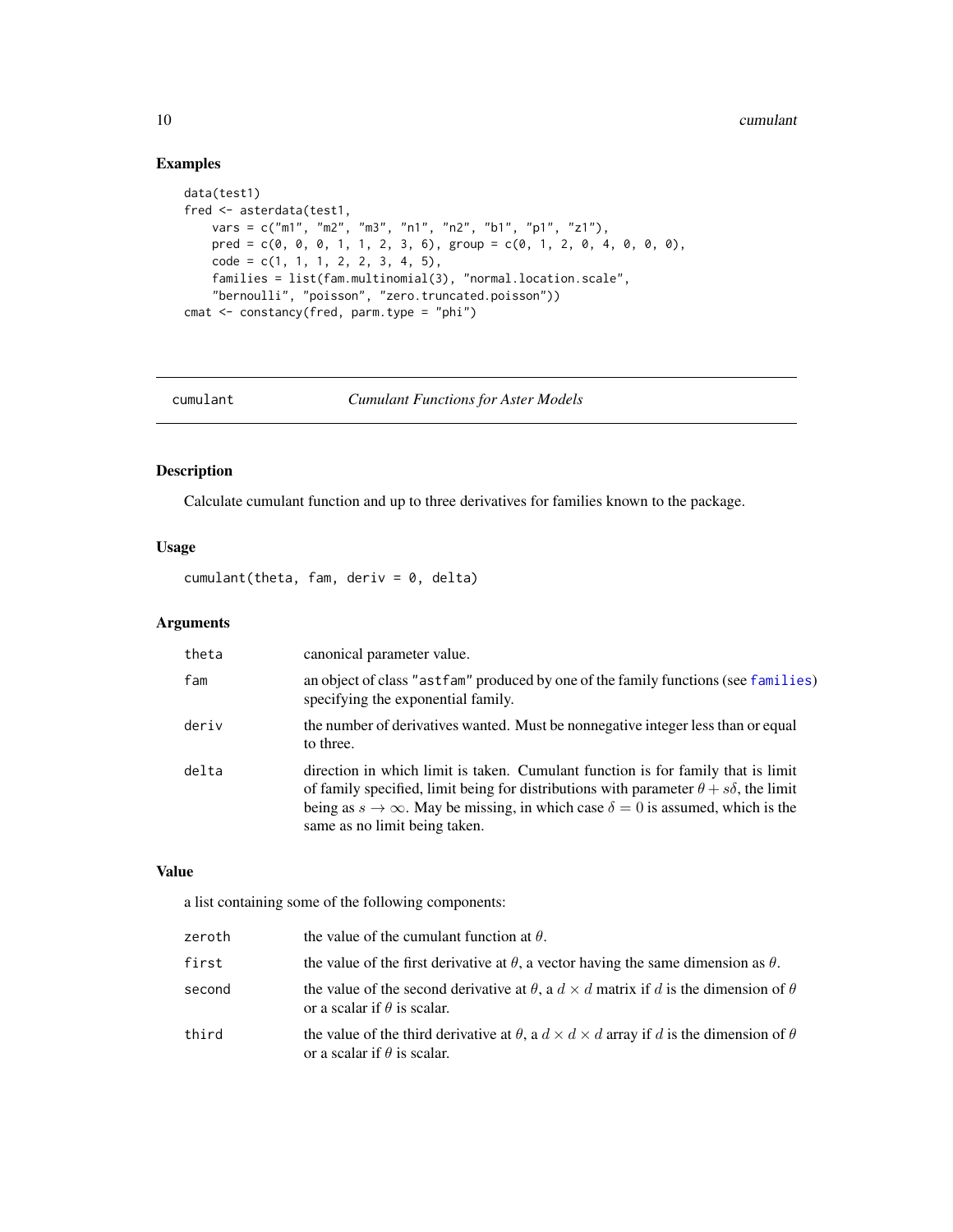#### <span id="page-10-0"></span>echinacea **11**

## Note

Not intended for use by ordinary users. Provides R interface for testing to C code called by many other functions in the package.

## See Also

[families](#page-11-1)

## Examples

```
cumulant(-0.5, fam.bernoulli(), deriv = 3)
cumulant(-0.5, fam.bernoulli(), deriv = 3, delta = 1)
```
echinacea *Life History Data on Echinacea angustifolia*

#### Description

Data on life history traits for the purple coneflower *Echinacea angustifolia*

#### Usage

data(echinacea)

#### Format

An object of class "asterdata" (see [asterdata](#page-3-1)) comprising records for 570 plants observed over three years. Nodes of the graph for one individual are associated with the variables (levels of the factor echinacea\$redata\$varb)

ld02 Indicator of being alive in 2002. Bernoulli, predecessor the constant one.

ld03 Ditto for 2003. Bernoulli, predecessor ld02.

ld04 Ditto for 2004. Bernoulli, predecessor ld03.

fl02 Indicator of flowering 2002. Bernoulli, predecessor 1d02.

fl03 Ditto for 2003. Bernoulli, predecessor 1d03.

fl04 Ditto for 2004. Bernoulli, predecessor 1d04.

hdct02 Count of number of flower heads in 2002. Zero-truncated Poisson, predecessor f102.

hdct03 Ditto for 2003. Zero-truncated Poisson, predecessor fl03.

hdct04 Ditto for 2004. Zero-truncated Poisson, predecessor f104.

Covariates are

pop the remnant population of origin of the plant (all plants were grown together, pop encodes ancestry).

ewloc east-west location in plot.

nsloc north-south location in plot.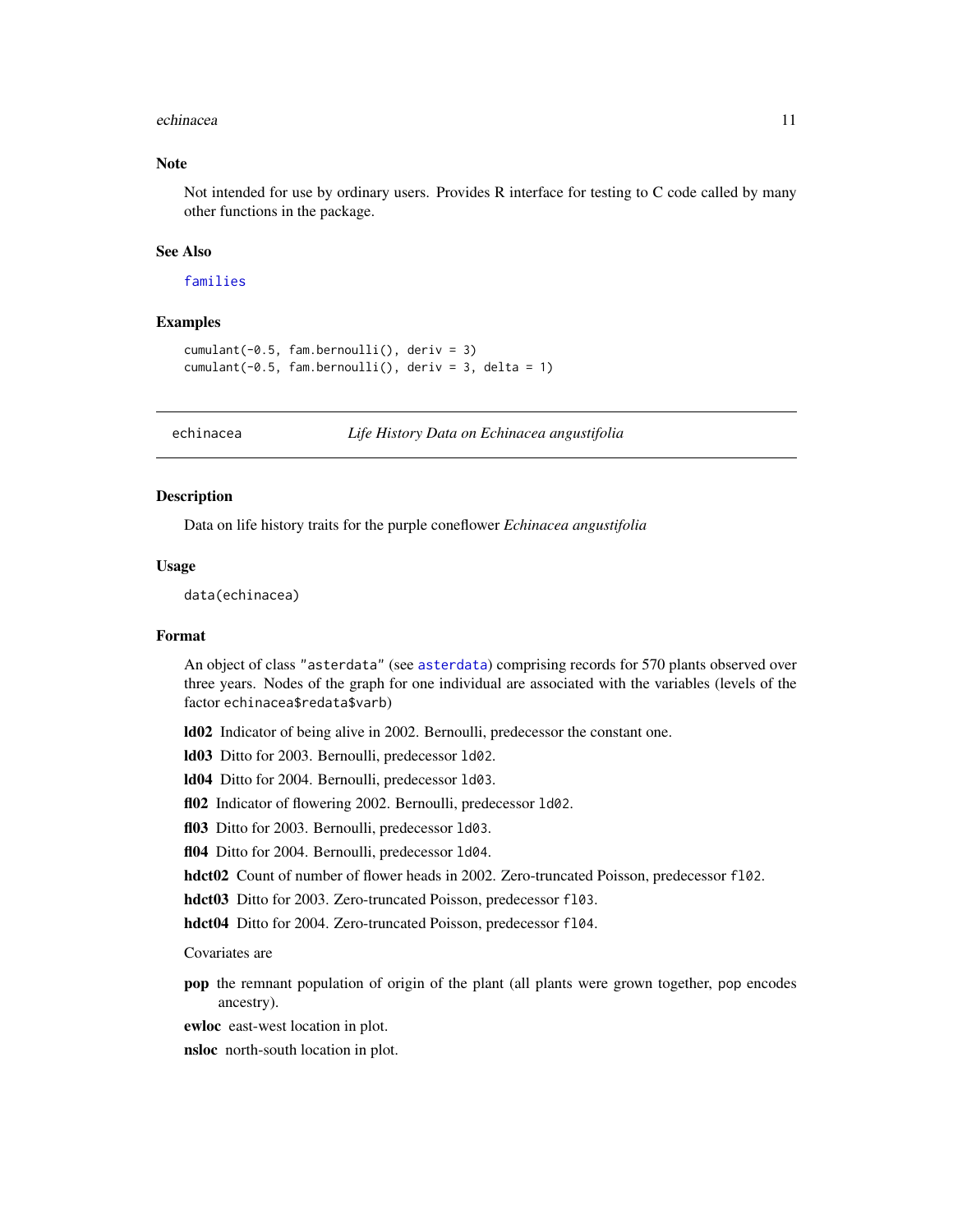## <span id="page-11-0"></span>Details

This is the data for the example in Geyer, Wagenius, and Shaw (2007). These data were included in the R package aster which was the predecessor of this package as the dataset echinacea.

#### Source

Stuart Wagenius, <http://www.chicagobotanic.org/research/staff/wagenius>

## References

Geyer, C. J., Wagenius, S., and Shaw, R. G. (2007) Aster Models for Life History Analysis. *Biometrika* 94 415–426.

#### Examples

```
data(echinacea)
names(echinacea)
names(echinacea$redata)
levels(echinacea$redata$varb)
```
<span id="page-11-1"></span>families *Families for Aster Models*

## Description

Families known to the package. These functions construct simple family specifications used in specifying aster models. Statistical properties of these families are described.

## Usage

```
fam.bernoulli()
fam.poisson()
fam.zero.truncated.poisson()
fam.normal.location.scale()
fam.multinomial(dimension)
```
#### Arguments

dimension the dimension (number of categories) for the multinomial distribution.

#### Details

Currently implemented families are

"bernoulli" Bernoulli (binomial with sample size one). The distribution of any zero-or-onevalued random variable  $Y$ , which is the canonical statistic. The mean value parameter is

$$
\mu = E(Y) = Pr(Y = 1).
$$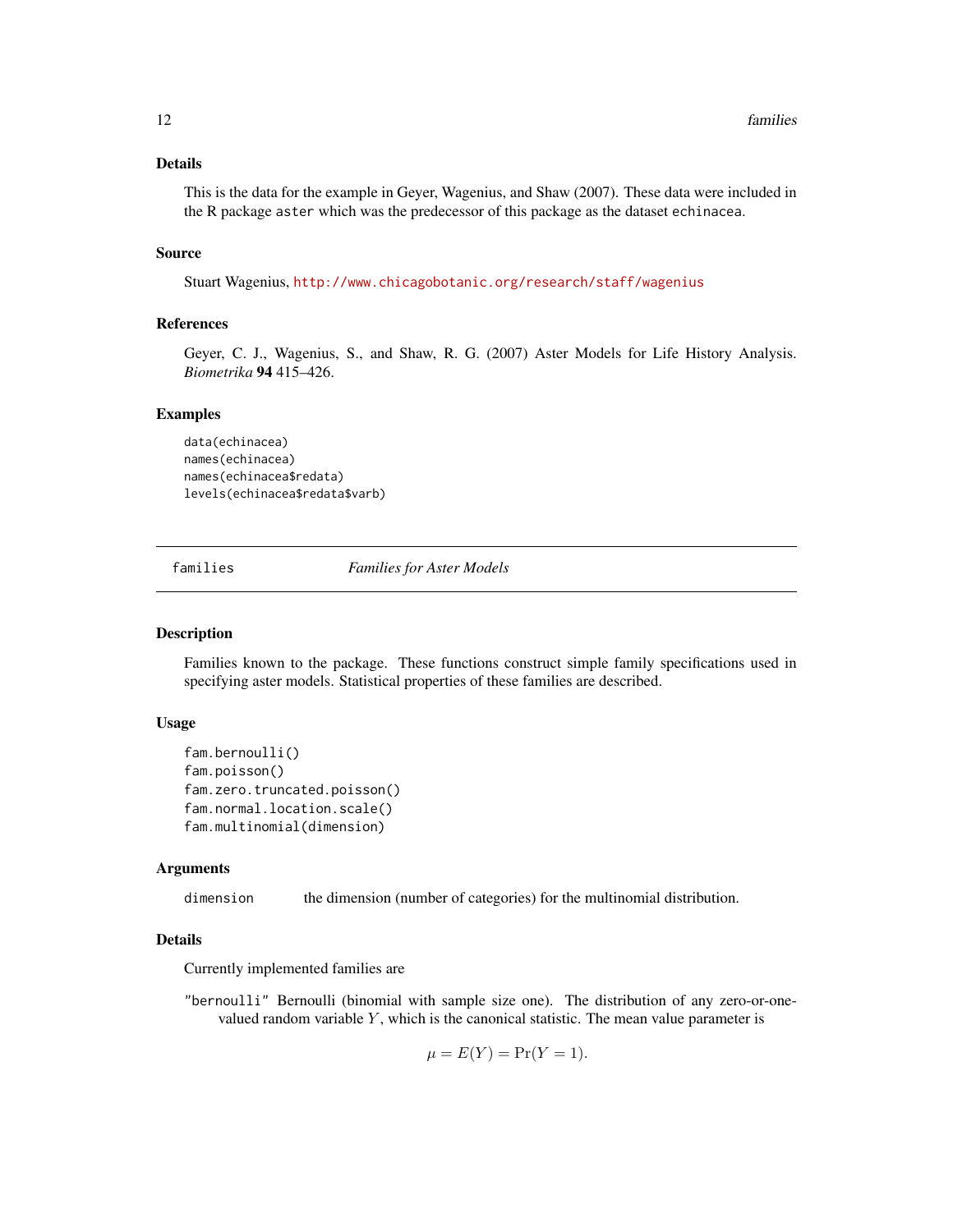#### families that the contract of the contract of the contract of the contract of the contract of the contract of the contract of the contract of the contract of the contract of the contract of the contract of the contract of

The canonical parameter is  $\theta = \log(\mu) - \log(1 - \mu)$ , also called logit of  $\mu$ . The cumulant function is

$$
c(\theta) = \log(1 + e^{\theta}).
$$

This distribution has degenerate limiting distributions. The lower limit as  $\theta \to -\infty$  is the distribution concentrated at zero, having cumulant function which is the constant function everywhere equal to zero. The upper limit as  $\theta \to +\infty$  is the distribution concentrated at one, having cumulant function which is the identity function satisfying  $c(\theta) = \theta$  for all  $\theta$ .

For predecessor (sample size)  $n$ , the successor is the sum of  $n$  independent and identically distributed (IID) Bernoulli random variables, that is, binomial with sample size  $n$ . The mean value parameter is  $n$  times the mean value parameter for sample size one; the cumulant function is  $n$  times the cumulant function for sample size one; the canonical parameter is the same for all sample sizes.

"poisson" Poisson. The mean value parameter  $\mu$  is the mean of the Poisson distribution. The canonical parameter is  $\theta = \log(\mu)$ . The cumulant function is

$$
c(\theta) = e^{\theta}.
$$

This distribution has a degenerate limiting distribution. The lower limit as  $\theta \to -\infty$  is the distribution concentrated at zero, having cumulant function which is the constant function everywhere equal to zero. There is no upper limit because the canonical statistic is unbounded above.

For predecessor (sample size)  $n$ , the successor is the sum of  $n$  IID Poisson random variables, that is, Poisson with mean  $n\mu$ . The mean value parameter is n times the mean value parameter for sample size one; the cumulant function is  $n$  times the cumulant function for sample size one; the canonical parameter is the same for all sample sizes.

"zero.truncated.poisson" Poisson conditioned on being greater than zero. Let m be the mean of the corresponding untruncated Poisson distribution. Then the canonical parameters for both truncated and untruncated distributions are the same  $\theta = \log(m)$ . The mean value parameter for the zero-truncated Poisson distribution is

$$
\mu = \frac{m}{1 - e^{-m}}
$$

and the cumulant function is

$$
c(\theta) = m + \log(1 - e^{-m}),
$$

where *m* is as defined above, so  $m = e^{\theta}$ .

This distribution has a degenerate limiting distribution. The lower limit as  $\theta \to -\infty$  is the distribution concentrated at one, having cumulant function which is the identity function satisfying  $c(\theta) = \theta$  for all  $\theta$ . There is no upper limit because the canonical statistic is unbounded above.

For predecessor (sample size) n, the successor is the sum of n IID zero-truncated Poisson random variables, which is not a brand-name distribution. The mean value parameter is  $n$ times the mean value parameter for sample size one; the cumulant function is  $n$  times the cumulant function for sample size one; the canonical parameter is the same for all sample sizes.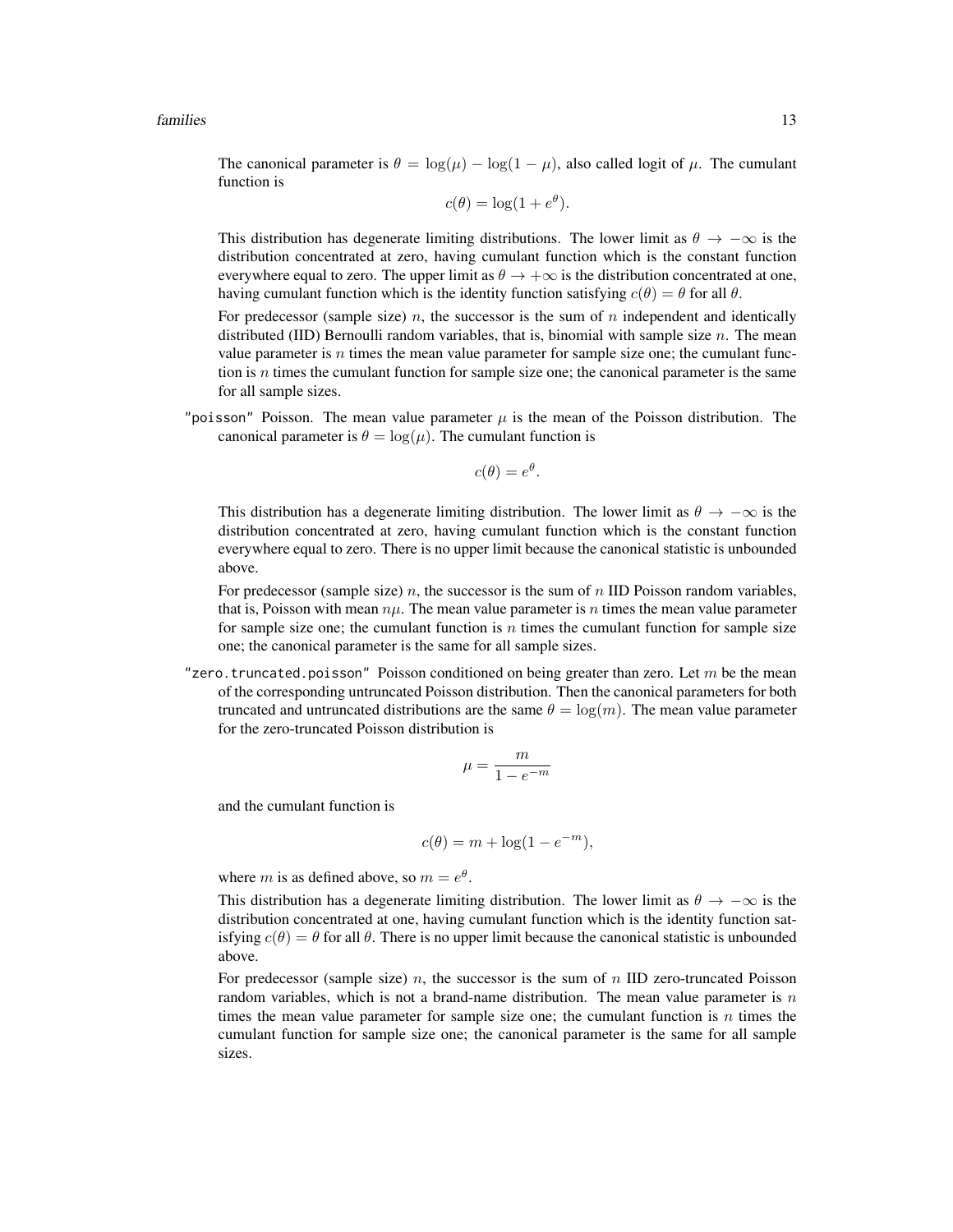"normal. location. scale" The distribution of a normal random variable  $X$  with unknown mean  $m$  and unknown variance  $v$ . Thought of as an exponential family, this is a two-parameter family, hence must have a two-dimensional canonical statistic  $Y = (X, X^2)$ . The canonical parameter vector  $\theta$  has components m

$$
\theta_1 = \frac{m}{v}
$$

and

$$
\theta_2 = -\frac{1}{2v}.
$$

The value of  $\theta_1$  is unrestricted, but  $\theta_2$  must be strictly negative. The mean value parameter vector  $\mu$  has components

$$
\mu_1 = m = -\frac{\theta_1}{2\theta_2}
$$

and

$$
\mu_2 = v + m^2 = -\frac{1}{2\theta_2} + \frac{\theta_1^2}{4\theta_2^2}.
$$

The cumulant function is

$$
c(\theta) = -\frac{\theta_1^2}{4\theta_2} + \frac{1}{2}\log\left(-\frac{1}{2\theta_2}\right).
$$

This distribution has no degenerate limiting distributions, because the canonical statistic is a continuous random vector so the boundary of its support has probability zero.

For predecessor (sample size) *n*, the successor is the sum of *n* IID random vectors  $(X_i, X_i^2)$ , where each  $X_i$  is normal with mean m and variance v, and this is not a brand-name multivariate distribution (the first component of the sum is normal, the second component noncentral chi-square, and the components are not independent). The mean value parameter vector is  $n$ times the mean value parameter vector for sample size one; the cumulant function is  $n$  times the cumulant function for sample size one; the canonical parameter vector is the same for all sample sizes.

"multinomial" Multinomial with sample size one. The distribution of any random vector  $Y$  having all components zero except for one component which is one  $(Y$  is the canonical statistic vector). The mean value parameter is the vector  $\mu = E(Y)$  having components

$$
\mu_i = E(Y_i) = \Pr(Y_i = 1).
$$

The mean value parameter vector  $\mu$  is given as a function of the canonical parameter vector  $\theta$ by

$$
\mu_i = \frac{e^{\theta_i}}{\sum_{j=1}^d e^{\theta_j}},
$$

where d is the dimension of Y and  $\theta$  and  $\mu$ . This transformation is not one-to-one; adding the same number to each component of  $\theta$  does not change the value of  $\mu$ . The cumulant function is

$$
c(\theta) = \log \left( \sum_{j=1}^d e^{\theta_j} \right).
$$

This distribution is degenerate. The sum of the components of the canonical statistic is equal to one with probability one, which implies the nonidentifiability of the d-dimensional canonical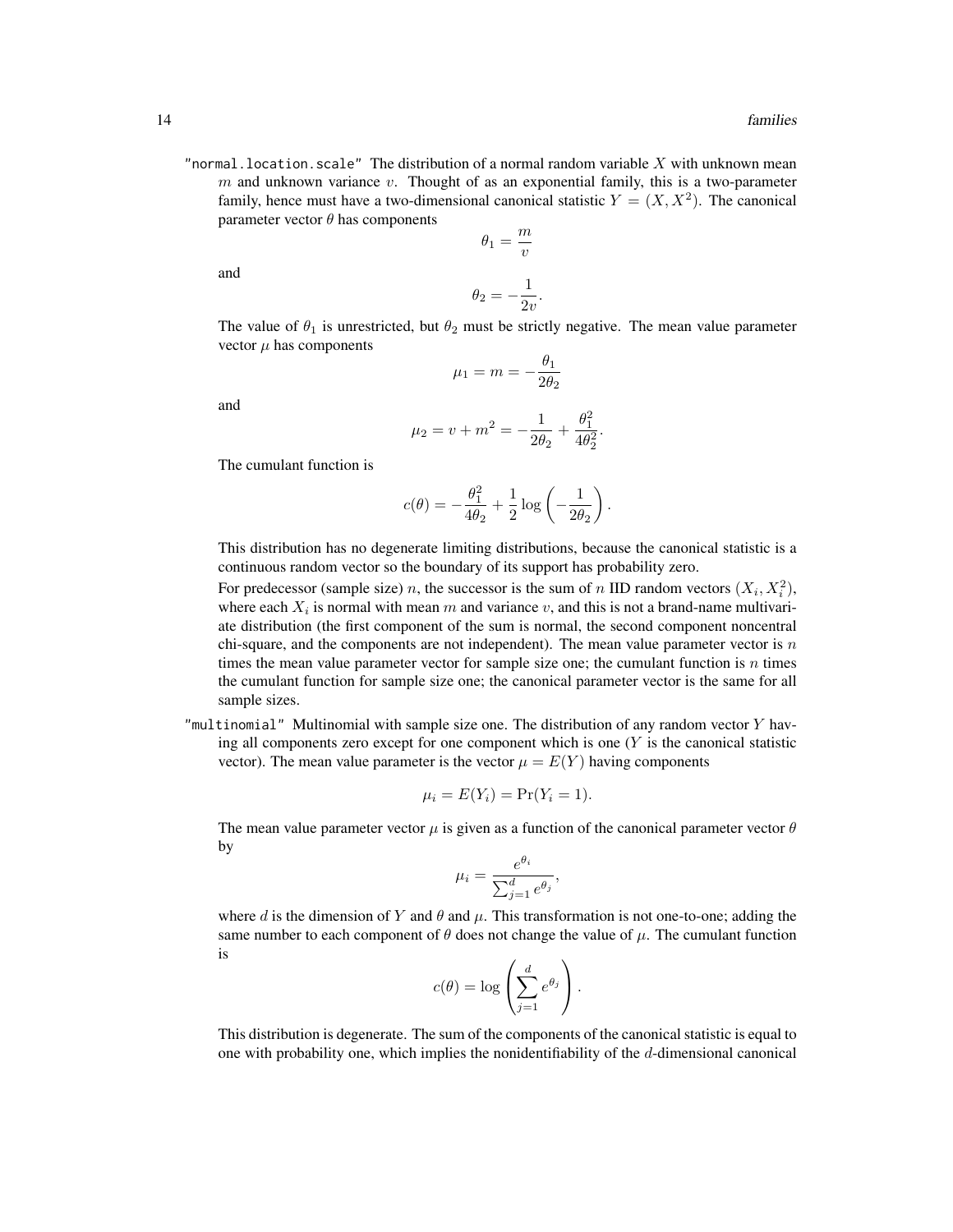<span id="page-14-0"></span>parameter vector mentioned above. Hence one parameter (at least) is always constrained to to be zero in fitting an aster model with a multinomial family.

This distribution has many degenerate distributions. For any vector  $\delta$  the limit of distributions having canonical parameter vectors  $\theta + s\delta$  as  $s \to \infty$  exists and is another multinomial distribution (the limit distribution in the direction  $\delta$ ). Let A be the set of i such that  $\delta_i = \max(\delta)$ , where  $\max(\delta)$  denotes the maximum over the components of  $\delta$ . Then the limit distribution in the direction  $\delta$  has components  $Y_i$  of the canonical statistic for  $i \notin A$  concentrated at zero. The cumulant function of this degenerate distribution is

$$
c(\theta) = \log \left( \sum_{j \in A} e^{\theta_j} \right).
$$

The canonical parameters  $\theta_j$  for  $j \notin A$  are not identifiable, and one other canonical parameter is not identifiable because of the constraint that the sum of the components of the canonical statistic is equal to one with probability one.

For predecessor (sample size)  $n$ , the successor is the sum of  $n$  IID multinomial-sample-sizeone random vectors, that is, multinomial with sample size  $n$ . The mean value parameter is  $n$  times the mean value parameter for sample size one; the cumulant function is  $n$  times the cumulant function for sample size one; the canonical parameter is the same for all sample sizes.

#### Value

a list of class "astfam" giving name and values of any hyperparameters.

#### Examples

fam.bernoulli() fam.multinomial(4)

hornworm *Life History Data on Manduca sexta*

#### **Description**

Data on life history traits for the tobacco hornworm *Manduca sexta*

#### Usage

data(hornworm)

#### Format

An object of class "asterdata" (see [asterdata](#page-3-1)) comprising records for 162 insects (54 female, 68 male, and 40 for which there was no opportunity to determine sex) observed over 40 days. Nodes of the graph for one individual are associated with the variables (levels of the factor hornworm\$redata\$varb) in dependence groups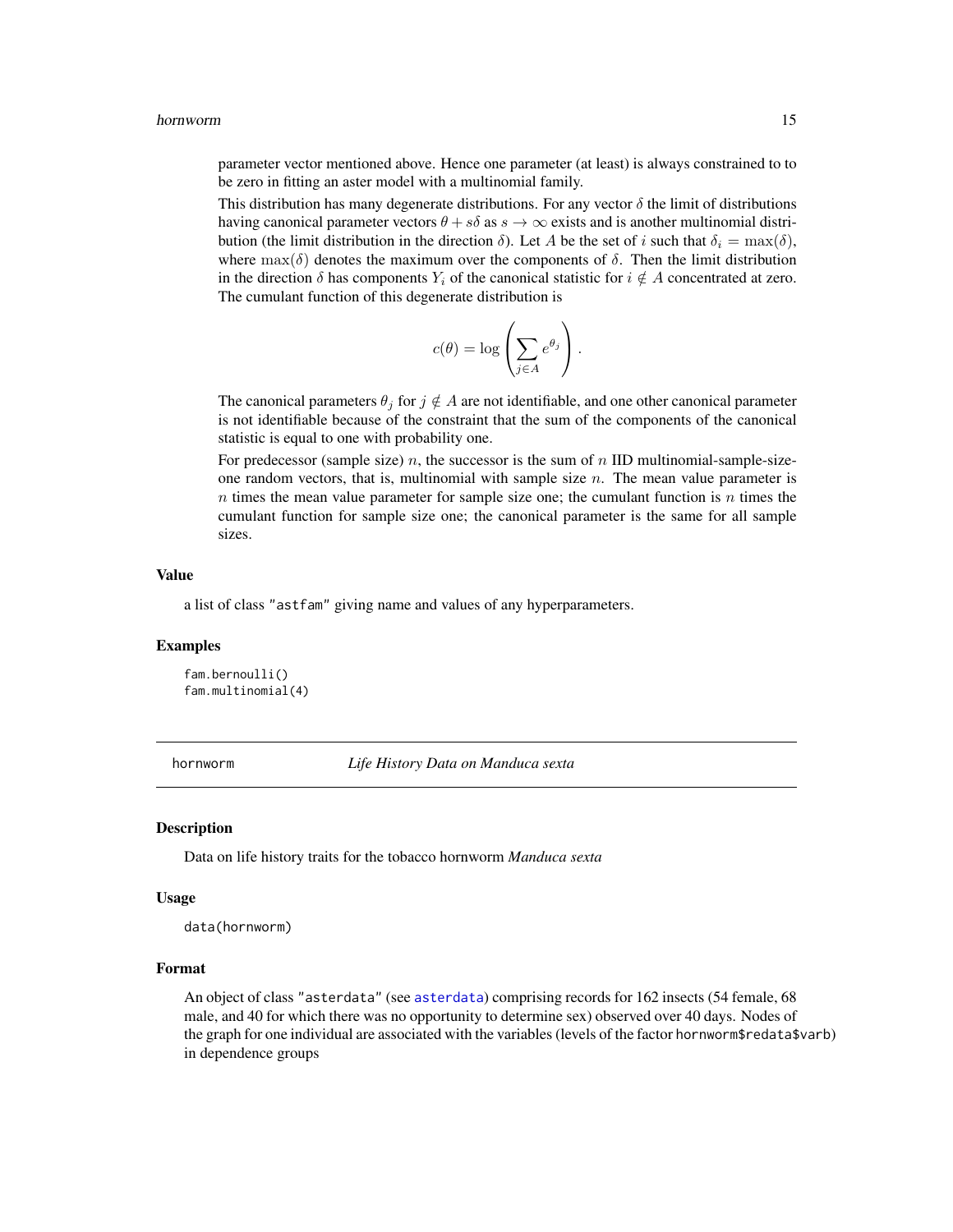- P Bernoulli. Predecessor 1 (initial node). Indicator of pupation.
- T330, T331, T332 Three-dimensional multinomial dependence group. Predecessor P.
	- T330 Indicator of death after pupation. In these data, all deaths after pupation are considered to have happened on day 33 regardless of when they occurred (because the actual day of death was not recorded in the original data).
	- T331 Indicator of survival to day 33 but still pre-eclosion.
	- T332 Indicator of eclosion (emergence from pupa as adult moth on day 33.
- B33 Zero-truncated Poisson. Predecessor T332. Count of ovarioles on day 33. Only females have this node in their graphs.
- Tx1, Tx2 For  $x = 34, ..., 40$ . Two-dimensional multinomial dependence group. Predecessor Tw1, where  $w = x - 1$ .

Tx1 Indicator of survival to day x but still pre-eclosion.

Tx2 Indicator of eclosion (emergence from pupa as adult moth on day x.

Bx Zero-truncated Poisson. Predecessor Tx2. Count of ovarioles on day x. Only females have these nodes in their graph.

#### Covariates are

Sex a factor. F is known female, M is known male, U is unknown (no opportunity to observe).

**Time\_2nd** time (in weeks) to reach the 2nd instar stage. Larval instars are stages between molts (shedding of exoskeleton) of the larval form (caterpillar).

Mass\_2nd mass (in grams) at the 2nd instar stage.

Mass\_Repro mass (in grams) at eclosion.

LarvaID name of an individual in the original data.

#### Details

This is the data described by and analyzed by non-aster methods by Kingsolver et al. (2012) and re-analyzed using this package by Eck et al. (submitted).

For an illustration of the graph, see Figure 1 in Eck et al. (submitted).

In the description above, a concrete example of the x and w notation is that T351 and T352 form a two-dimensional multinomial dependence group, the predecessor of which is T341, and B35 is a dependence group all by itself, its predecessor being T352.

Every multinomial dependence group acts like a switch. If the predecessor is one, the dependence group is multinomial with sample size one (exactly one variable is one and the rest are zero). So this indicates which way the life history goes. If the predecessor is zero, then all successors are zero. This goes for all variables in any aster model. If Tx2 is zero, then so is Bx. The ovariole count is zero except for the day on which the individual eclosed.

#### Source

Joel Kingsolver <http://bio.unc.edu/people/faculty/kingsolver/>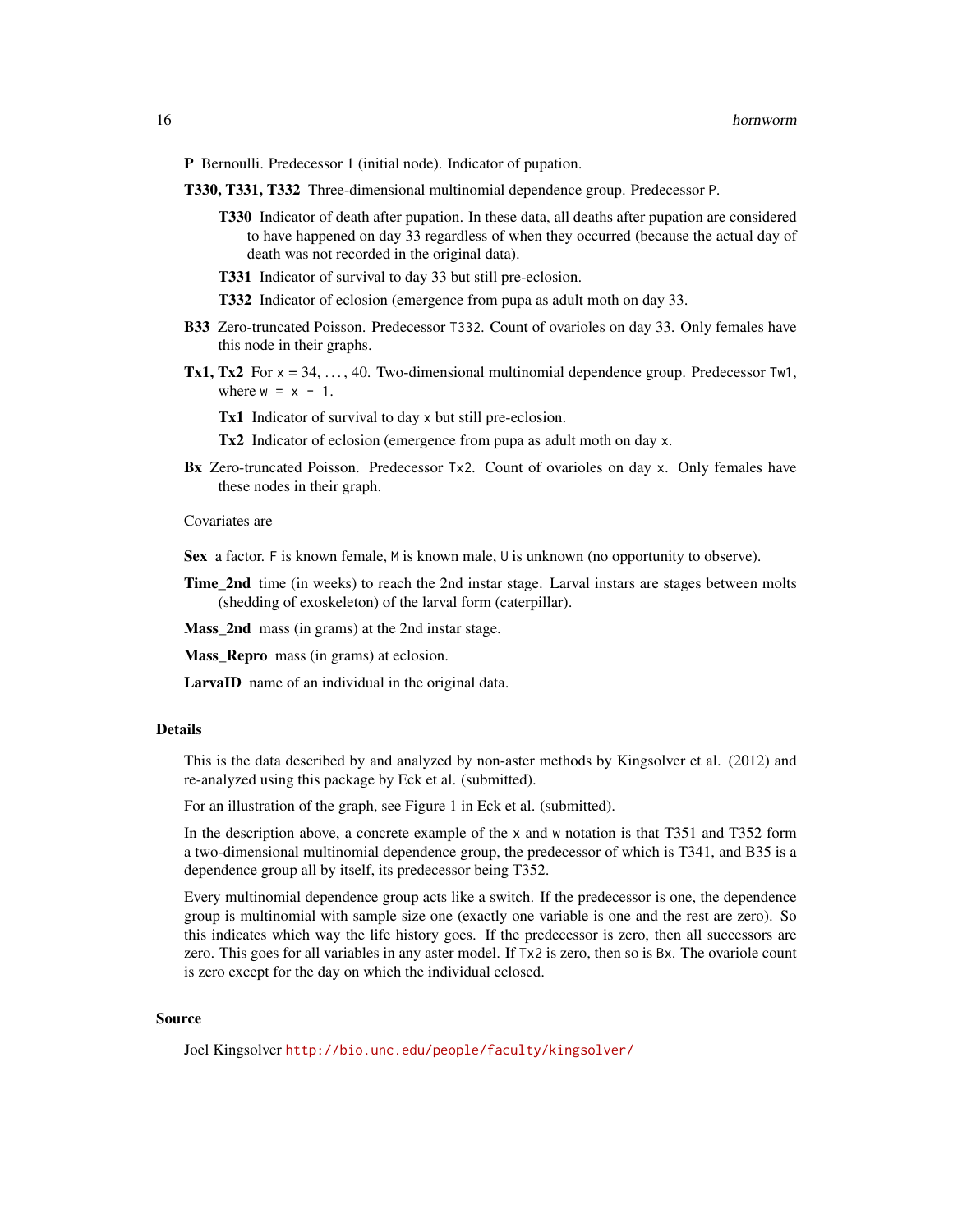<span id="page-16-0"></span>link the contract of the contract of the contract of the contract of the contract of the contract of the contract of the contract of the contract of the contract of the contract of the contract of the contract of the contr

## References

Kingsolver, J. G., Diamond, S. E., Seiter, S. A., and Higgins, J. K. (2012) Direct and indirect phenotypic selection on developmental trajectories in *Manduca sexta*. *Functional Ecology* 26 598– 607.

Eck, D., Shaw, R. G., Geyer, C. J., and Kingsolver, J. (submitted) An integrated analysis of phenotypic selection on insect body size and development time.

## Examples

```
data(hornworm)
names(hornworm)
names(hornworm$redata)
levels(hornworm$redata$varb)
```
## link *Link Functions for Aster Models*

## Description

Calculate link function and up to one derivative for families known to the package.

#### Usage

 $link(xi, fam, deriv = 0, delta)$ 

## Arguments

| хi    | mean value parameter value, a numeric vector.                                                                                                                                                                                                                                                                                |
|-------|------------------------------------------------------------------------------------------------------------------------------------------------------------------------------------------------------------------------------------------------------------------------------------------------------------------------------|
| fam   | an object of class "astfam" produced by one of the family functions (see families)<br>specifying the exponential family.                                                                                                                                                                                                     |
| deriv | the number of derivatives wanted. Must be either zero or one.                                                                                                                                                                                                                                                                |
| delta | direction in which limit is taken. Link function is for family that is limit of<br>family specified, limit being for distributions with canonical parameter $\theta + s\delta$ ,<br>the limit being as $s \to \infty$ . May be missing, in which case $\delta = 0$ is assumed,<br>which is the same as no limit being taken. |

## Value

a list containing some of the following components:

| zeroth                      | the value of the link function at $\xi$ , a vector of dimension d, where d                                                               |
|-----------------------------|------------------------------------------------------------------------------------------------------------------------------------------|
| is the dimension of $\xi$ . |                                                                                                                                          |
| first                       | the value of the first derivative at $\xi$ , a $d \times d$ matrix, where d is the dimension of<br>$\xi$ or a scalar if $\xi$ is scalar. |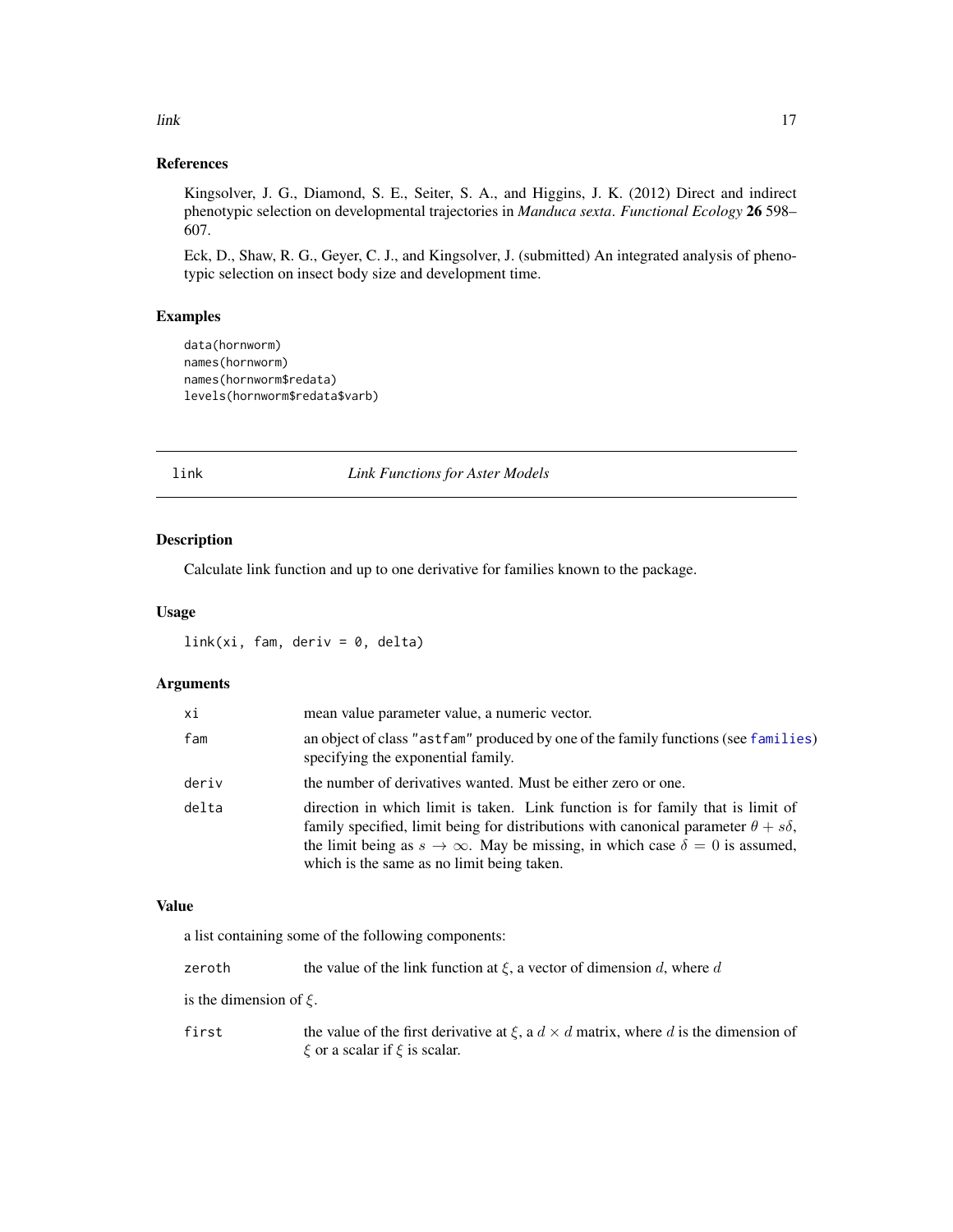<span id="page-17-0"></span>Not intended for use by ordinary users. Provides R interface for testing to C code called by many other functions in the package.

#### See Also

[families](#page-11-1) and [cumulant](#page-9-1)

## Examples

```
link(0.3, fam.bernoulli(), deriv = 1)link(0.3, fam.bernoulli(), deriv = 1, delta = 1)
```
<span id="page-17-1"></span>subset.asterdata *Subset Object Describing Saturated Aster Model*

#### Description

Subset an object of class "asterdata", for which see [asterdata](#page-3-1).

#### Usage

```
## S3 method for class 'asterdata'
subset(x, subset, successors = TRUE, ...)
```
#### Arguments

| X                 | an object of class "asterdata", for which see asterdata.                                                                                                                                            |
|-------------------|-----------------------------------------------------------------------------------------------------------------------------------------------------------------------------------------------------|
| subset            | a logical vector indicating nodes of the graph to keep: missing values are taken<br>as false.                                                                                                       |
| <b>SUCCESSOLS</b> | a logical scalar indicating whether the subgraph must be a union of connected<br>components of the original graph, that is, if all successors of nodes in the subset<br>must also be in the subset. |
| $\cdots$          | further arguments, which are ignored (this argument is required for methods of<br>the generic function subset but is not used for this method.)                                                     |

#### Details

Argument subset is a logical vector of the same length as the number of nodes in the graph specified by argument x. It indicates the subset of nodes in the subgraph wanted. The subgraph must be closed with respect to predecessors (all predecessors of nodes in the subset are also in the subset) and if successors = TRUE with respect to successors (all successors of nodes in the subset are also in the subset). And similarly for dependence groups: each dependence group in the original graph must have all or none of its elements in the subgraph.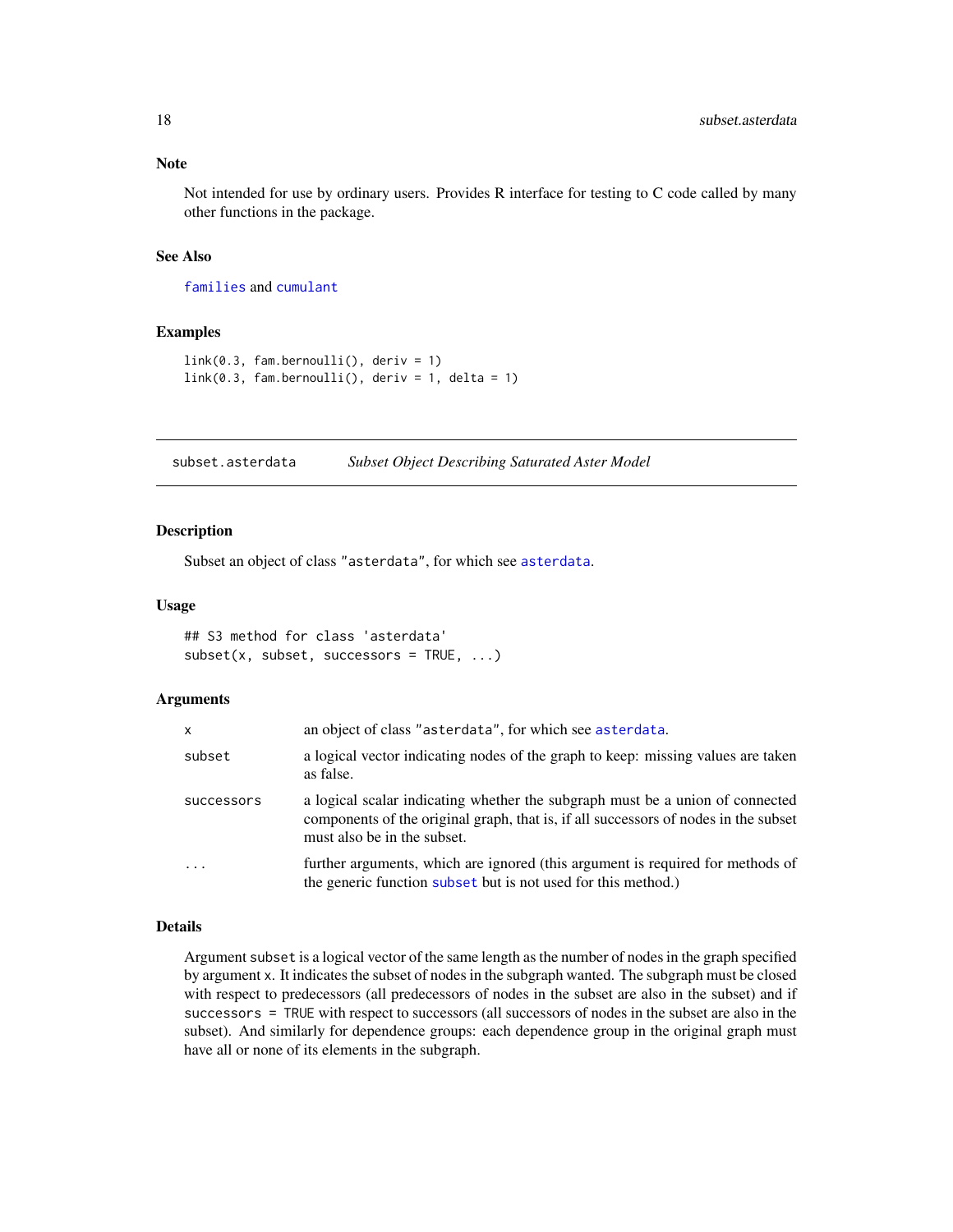<span id="page-18-0"></span>test1  $19$ 

## Value

an object of class "asterdata" that represents the aster model having subgraph with nodes specified by subset.

#### See Also

[asterdata](#page-3-1)

## Examples

```
data(echinacea)
#### select one individual from each level of pop
foo <- echinacea$redata$pop
bar <- match(levels(foo), as.character(foo))
baz <- is.element(echinacea$redata$id, echinacea$redata$id[bar])
out <- subset(echinacea, baz)
```
test1 *Test Data*

#### Description

Test data of no biological interest. Does have all families implemented at the time the test data was created. No predictor variables.

#### Usage

data(test1)

## Format

A data frame with 100 observations on the following 8 variables.

- m1 a numeric vector, part of a multinomial dependence group (with m2 and m3). Predecessor of this group is the constant 1.
- m2 a numeric vector.
- m3 a numeric vector.
- n1 a numeric vector, part of a normal location-scale dependence group (with n2). Predecessor of this group is m1.
- n2 a numeric vector (actually n1^2).
- b1 a numeric vector, Bernoulli. Predecessor is m2.
- p1 a numeric vector, Poisson. Predecessor is m3.
- z1 a numeric vector, zero-truncated Poisson. Predecessor is b1.

#### Source

created by R script test1.R in directory makedata of the installation directory for this package.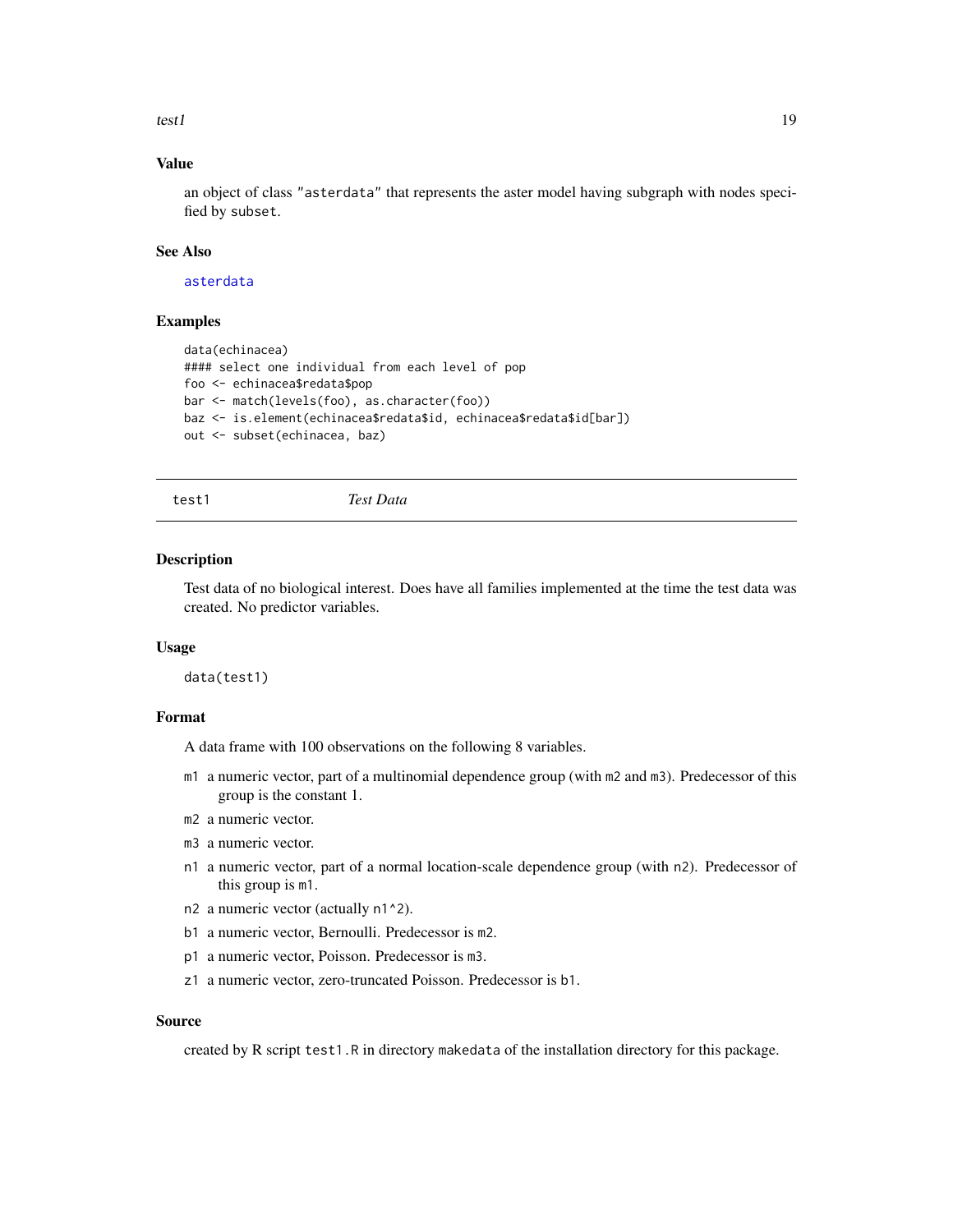#### Examples

```
data(test1)
fred <- asterdata(test1,
   vars = c("m1", "m2", "m3", "n1", "n2", "b1", "p1", "z1"),
   pred = c(0, 0, 0, 1, 1, 2, 3, 6), group = c(0, 1, 2, 0, 4, 0, 0, 0),code = c(1, 1, 1, 2, 2, 3, 4, 5),families = list(fam.multinomial(3), "normal.location.scale",
    "bernoulli", "poisson", "zero.truncated.poisson"))
```
Transform *Change-of-Parameter Functions for Aster Models*

#### <span id="page-19-1"></span>Description

Calculate a change-of-parameter for a saturated aster model or the derivative of such a change-ofparameter. Validate certain parameter vectors.

#### Usage

```
transformSaturated(parm, data, from = c("theta", "phi", "xi", "mu"),
  to = c("theta", "phi", "xi", "mu"), differential,
  model.type = c("unconditional", "conditional"),
  tolerance = 8 *. Machine$double.eps)
transformConditional(parm, modmat, data, from = "beta",
  to = c("theta", "phi", "xi", "mu"), differential,
  offset, tolerance = 8 *. Machine$double.eps)
transformUnconditional(parm, modmat, data, from = c("beta", "tau"),
  to = c("beta", "theta", "phi", "xi", "mu", "tau", "tau", "tou",differential, offset, tolerance = 8 * .Machine$double.eps)
jacobian(parm, data,
    transform = c("saturated", "conditional", "unconditional"),
    from = c("beta", "theta", "phi", "xi", "mu", "mu", "tau"),to = c("beta", "theta", "phi", "xi", "mu", "mu", "tau"),
    modmat, offset, tolerance = 8 *. Machine$double.eps)
validtheta(data, theta, model.type = c("unconditional", "conditional"),
    tolerance = 8 *. Machine$double.eps)
is.validtheta(data, theta, model.type = c("unconditional", "conditional"),
    tolerance = 8 *. Machine$double.eps)
validxi(data, xi, model.type = c("unconditional", "conditional"),
    tolerance = 8 *. Machine$double.eps)
is.validxi(data, xi, model.type = c("unconditional", "conditional"),
    tolerance = 8 *. Machine$double.eps)
```
#### **Arguments**

parm parameter vector to transform, a numerical vector of length nrow(data\$redata) for transformSaturated or of length ncol(modmat) for transformConditional and transformUnconditional.

<span id="page-19-0"></span>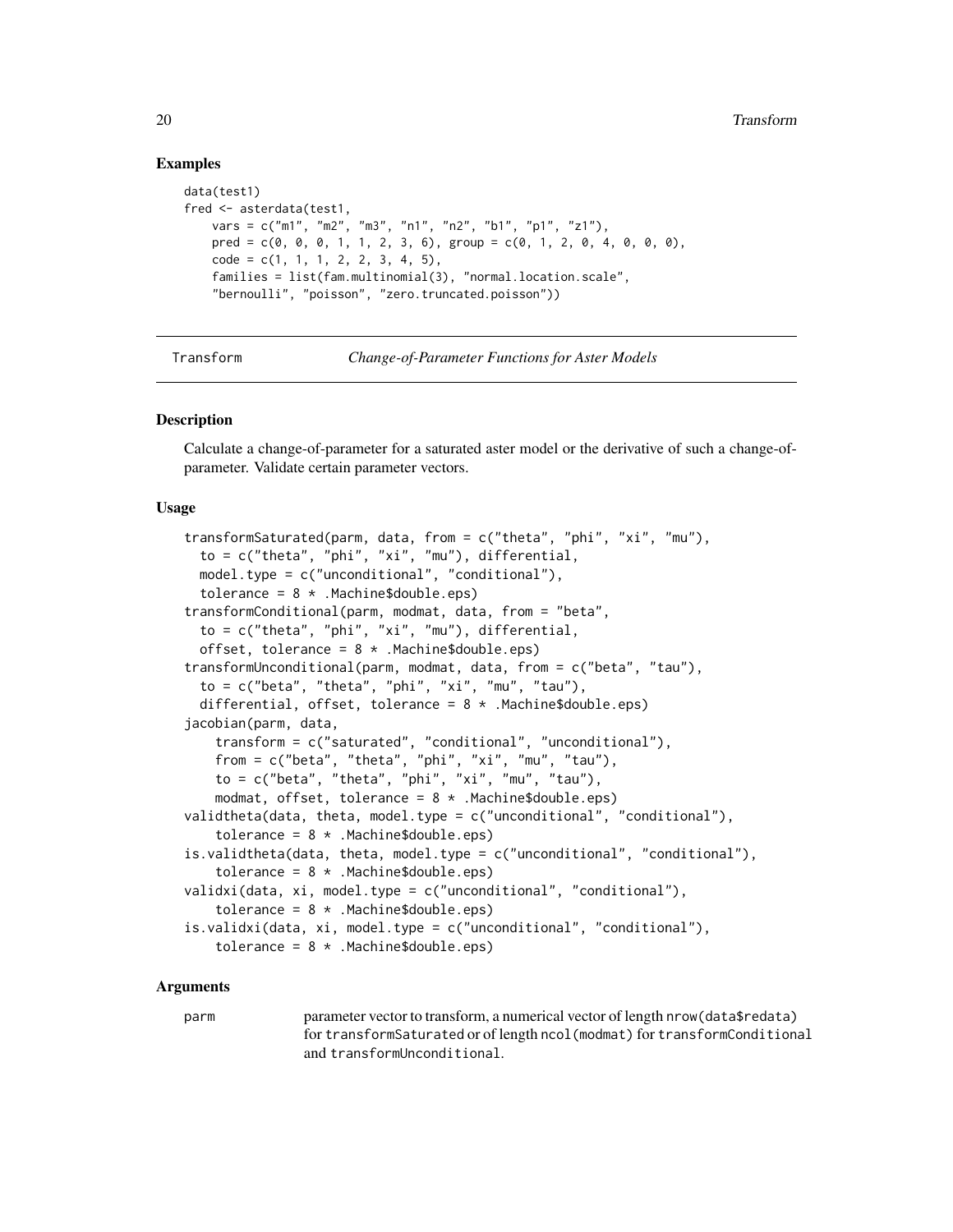#### <span id="page-20-0"></span>**Transform** 21

| data         | an object of class "asterdata" produced by asterdata or "by hand" such that<br>is. validasterdata(data) returns TRUE. The specification of the aster model.                                                                   |
|--------------|-------------------------------------------------------------------------------------------------------------------------------------------------------------------------------------------------------------------------------|
| from         | the kind of parameter which parm is. May be abbreviated.                                                                                                                                                                      |
| to           | the kind of parameter to which parm is to be converted. May be abbreviated.                                                                                                                                                   |
| differential | if not missing a numeric vector of the same length as parm. If missing the<br>change-of-parameter is calculated. If not missing the directional derivative of<br>the change-of-parameter is calculated (see Details section). |
| modmat       | the model matrix for a canonical affine submodel, a numerical matrix having<br>nrow(data\$redata) rows and length(beta) columns for transformConditional<br>or length(parm) columns for transformUnconditional.               |
| offset       | the offset vector for a canonical affine submodel, a a numerical vector of length<br>nrow(data\$redata). May be missing, in which case offset vector equal to zero<br>is used.                                                |
| theta        | conditional canonical parameter vector to validate, a numerical vector of length<br>nrow(data\$redata).                                                                                                                       |
| хi           | conditional canonical parameter vector to validate, a numerical vector of length<br>nrow(data\$redata).                                                                                                                       |
| model.type   | which kind of model (see Details section). May be abbreviated.                                                                                                                                                                |
| tolerance    | numeric $\geq 0$ . Relative errors smaller than tolerance are not considered in<br>checking validity of xi for multinomial data.                                                                                              |
| transform    | the "transform" function that will be called to calculate derivatives, e.g., transform == "saturated"<br>means the function transformSaturated will be called. May be abbreviated.                                            |

#### Details

If differential is missing, the returned value is a new parameter vector of the specified type. If differential is not missing, the returned value is the derivative evaluated at parm and differential, that is, if f is the change-of variable function and  $\psi$  is the from parameter, then  $f(\psi)$  is calculated when the differential is missing and  $f'(\psi)(\delta)$  is calculated when the differential  $\delta$  is not missing, where the latter is defined by

$$
f(\psi + \delta) \approx f(\psi) + f'(\psi)(\delta)
$$

for small  $\delta$ .

The kinds of parameters are "theta" the conditional canonical parameter for the saturated model, "phi" the unconditional canonical parameter for the saturated model, "xi" the conditional mean value parameter for the saturated model, "mu" the unconditional mean value parameter for the saturated model, "beta" the regression coefficient parameter for a canonical affine submodel ( $\theta$  =  $a+M\beta$  for a conditional canonical affine submodel or  $\varphi = a+M\beta$  for an unconditional canonical affine submodel, where  $\alpha$  is the offset vector and  $M$  is the model matrix), "tau" the mean value parameter for an unconditional canonical affine submodel ( $\tau = M^T \mu$ , where M is the model matrix).

Only the conditional canonical parameter vector  $\theta$  and the conditional mean value parameter vector  $\xi$  can be checked directly. (To check the validity of another parameter, transform to one of these and check that.) This means that in conversions to these parameters the output vector is checked rather than the input vector, and conversions (apparently) not involving these parameters (which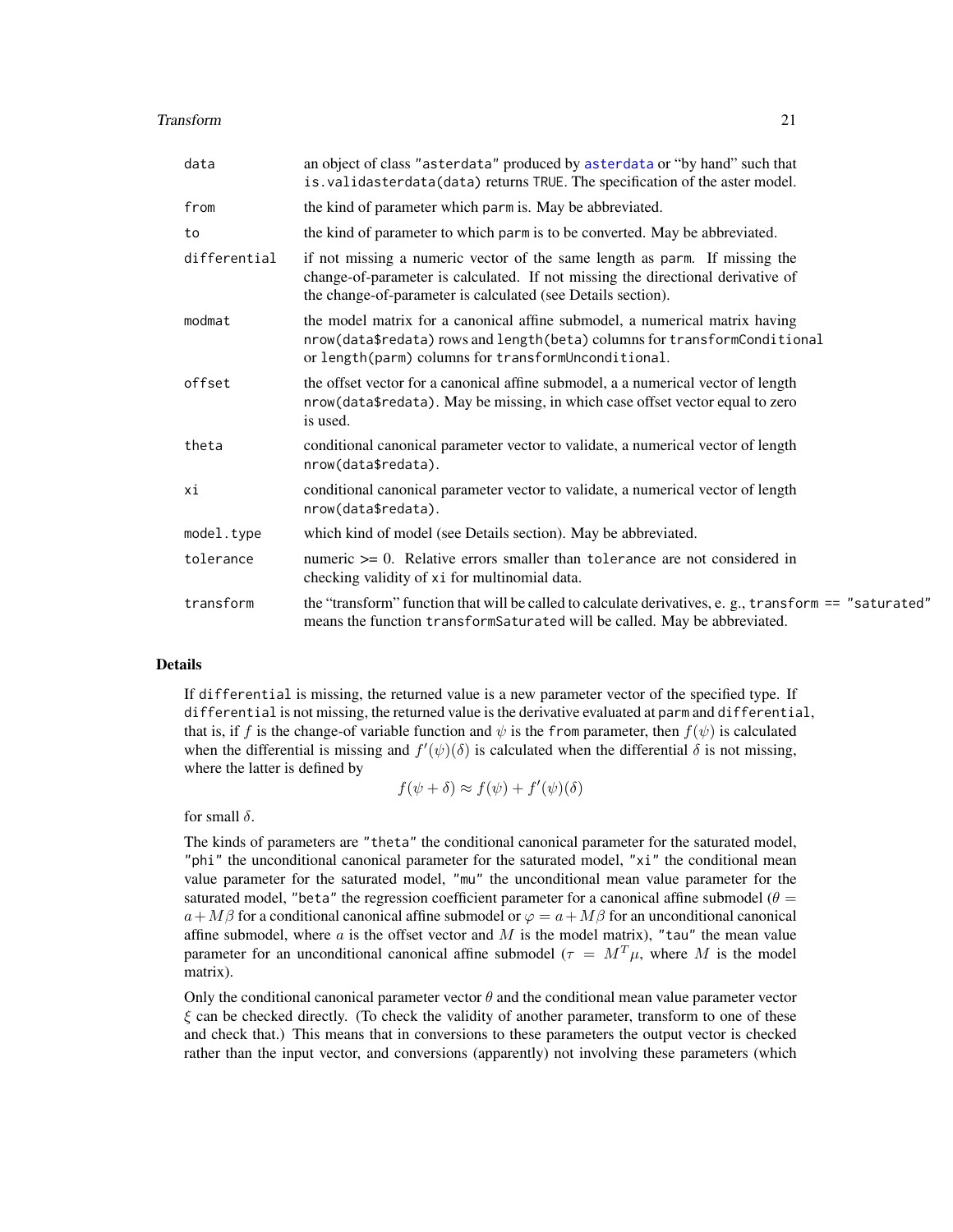do go through these parameters inside the transformation function) a conversion to one of these parameters is what is checked rather than the input vector.

There is a difference between conditional and unconditional aster models in the way they treat zero predecessors. For a conditional aster model, if the observed value of the predecessor is zero, then the successor is zero almost surely and can have any parameter value for  $\theta$  or  $\xi$ . For an unconditional aster model, if the expected value of the predecessor is zero, then the successor is zero almost surely and can have any parameter value for  $\theta$  or  $\xi$ .

Since zero values are not allowed at initial nodes (not considered valid by the function [validasterdata](#page-3-2)), the only way predecessor data can be zero almost surely in an unconditional aster model is if the delta vector (data\$redelta) is not zero so we have a limiting model.

The function jacobian turns the derivative considered as a linear transformation calculated by the "transform" functions into the matrix that represents the linear transformation (sometimes called the Jacobian matrix of the transformation). The arguments modmat and offset are only used if transform == "conditional" or transform == "unconditional", and (as with the "transform" functions) the argument offset may be missing, in which case the zero vector is used. Not all of the candidate values for from and to arguments for the jacobian function are valid: the value must be valid for the "transform" function that will be called.

#### Value

a numeric vector of the same length as parm. The new parameter if deriv  $=$  FALSE or the transform of the differential if deriv = TRUE. See details.

#### See Also

[asterdata](#page-3-1)

#### Examples

```
data(echinacea)
theta <- rnorm(nrow(echinacea$redata), 0, 0.1)
phi <- transformSaturated(theta, echinacea, from = "theta", to = "phi")
## rarely (if ever) want jacobian for unsaturated model transform
## result here is 5130 by 5130 matrix
## Not run: jack <- jacobian(theta, echinacea, from = "theta", to = "phi")
```
<span id="page-21-0"></span>